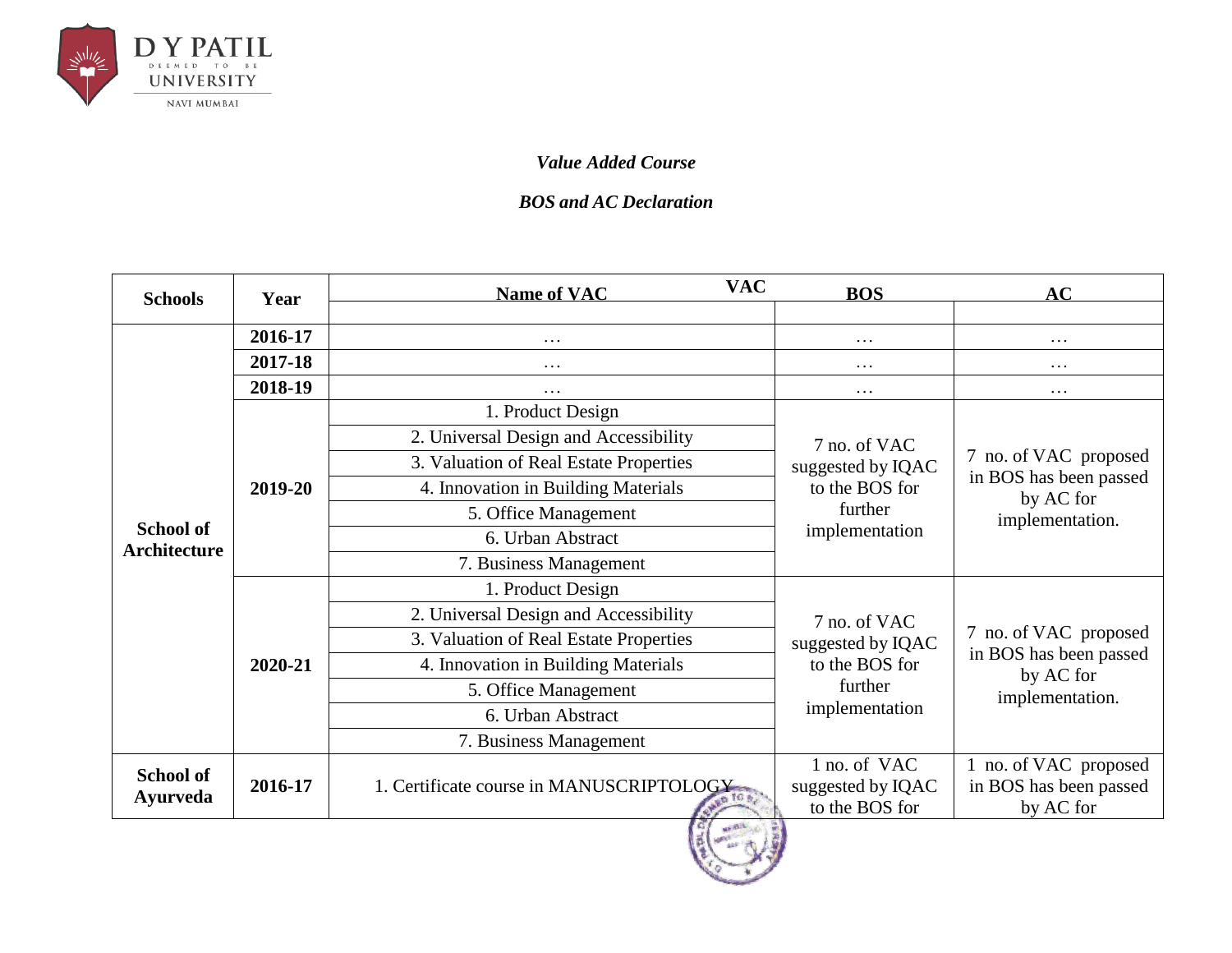

|                  |         |                                                                                | further<br>implementation                                                        | implementation.                                                                 |
|------------------|---------|--------------------------------------------------------------------------------|----------------------------------------------------------------------------------|---------------------------------------------------------------------------------|
|                  | 2017-18 | 1. Certificate course in MANUSCRIPTOLOGY                                       | 1 no. of VAC<br>suggested by IQAC<br>to the BOS for<br>further<br>implementation | 1 no. of VAC proposed<br>in BOS has been passed<br>by AC for<br>implementation. |
|                  | 2018-19 | 1. Manuscriptology                                                             | 1 no. of VAC<br>suggested by IQAC<br>to the BOS for<br>further<br>implementation | 1 no. of VAC proposed<br>in BOS has been passed<br>by AC for<br>implementation. |
|                  |         | 1. Sanskrit                                                                    | 6 no. of VAC                                                                     |                                                                                 |
|                  | 2019-20 | 2. Personality Development And Soft Skills                                     | suggested by IQAC                                                                | 6 no. of VAC proposed<br>in BOS has been passed<br>by AC for<br>implementation. |
|                  |         | 3. Yoga (Therapeutic Yoga)                                                     | to the BOS for<br>further<br>implementation                                      |                                                                                 |
|                  |         | 4. ECG Interpretation                                                          |                                                                                  |                                                                                 |
|                  |         | 5. Manuscriptology                                                             |                                                                                  |                                                                                 |
|                  |         | 6. Clinical Research                                                           |                                                                                  |                                                                                 |
|                  |         | 1. Sanskrit                                                                    | 6 no. of VAC                                                                     |                                                                                 |
|                  |         | 2. Personality Development And Soft Skills                                     | suggested by IQAC                                                                | 6 no. of VAC proposed                                                           |
|                  | 2020-21 | 3. Yoga (Therapeutic Yoga)                                                     | to the BOS for                                                                   | in BOS has been passed<br>by AC for                                             |
|                  |         | 4. ECG Interpretation                                                          | further                                                                          | implementation.                                                                 |
|                  |         | 5. Manuscriptology                                                             | implementation                                                                   |                                                                                 |
|                  |         | 6. Clinical Research                                                           |                                                                                  |                                                                                 |
| <b>School of</b> |         | 1. Certificate course on Hazard Analysis and Critical<br><b>Control Points</b> | 5 no. of VAC<br>suggested by IQAC                                                | 5 no. of VAC proposed<br>in BOS has been passed                                 |
| <b>Biotech</b>   | 2016-17 | 2. Certificate Course on MATLAB                                                | to the BOS for                                                                   | by AC for                                                                       |
|                  |         | 3. Certificate Course on Microbiology Unit                                     | further                                                                          | implementation.                                                                 |

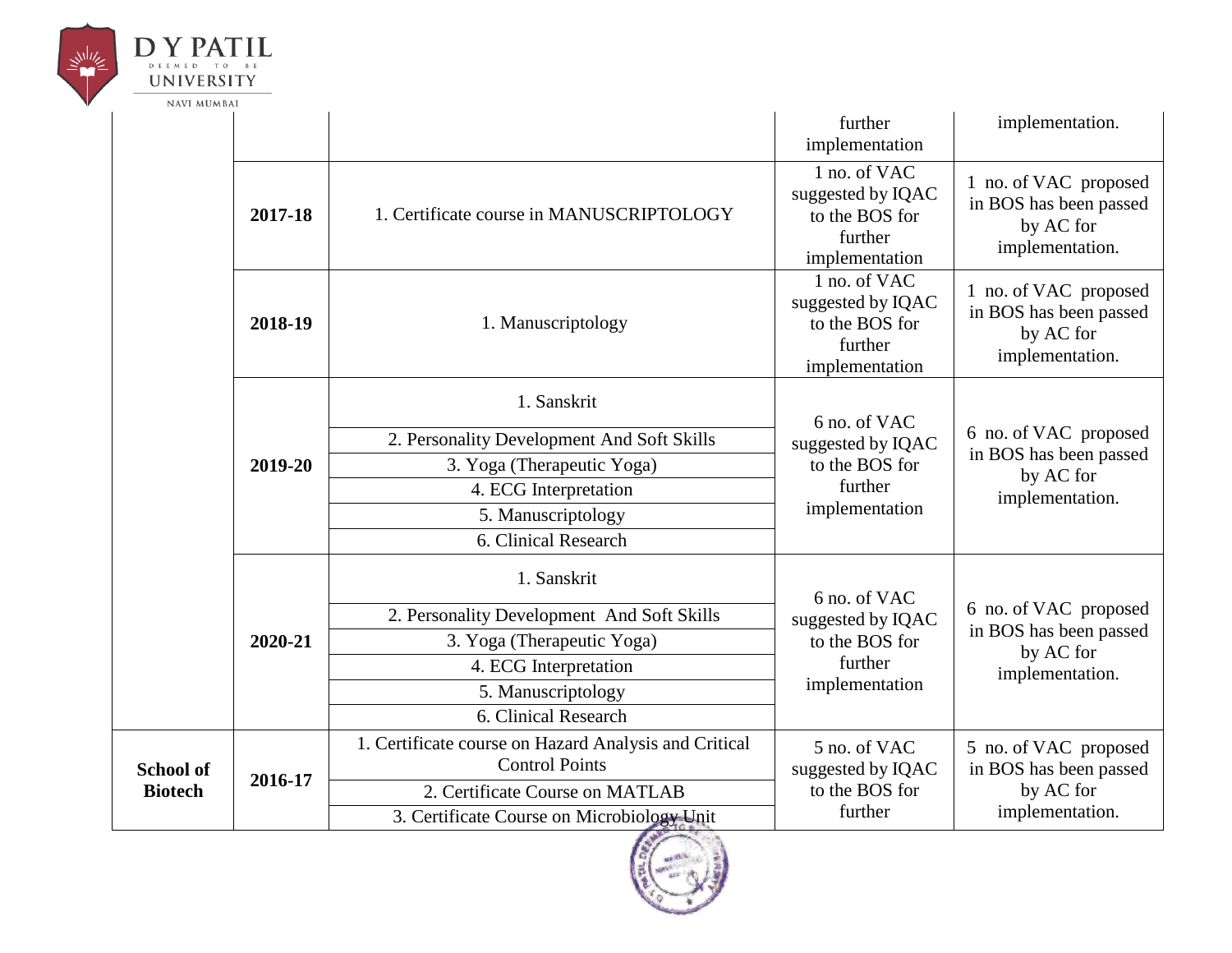

# **UNIVERSITY**

|         | 4. Certificate Course on Next Generation Sequencing<br>Data Analysis               | implementation                      |                                              |
|---------|------------------------------------------------------------------------------------|-------------------------------------|----------------------------------------------|
|         | 5. Certificate Course on RNA Sequencing                                            |                                     |                                              |
|         | 1. Certificate course on Hazard Analysis and Critical<br><b>Control Points</b>     |                                     |                                              |
|         | 2. Image Processing Using Python                                                   |                                     |                                              |
|         | 3. Certificate Course on RNA Sequencing                                            |                                     |                                              |
|         | 4. Certificate Course in Plant Tissue Culture                                      | 10 no. of VAC                       |                                              |
|         | 5. Certificate Course in Value Chain for Food Industries                           | suggested by IQAC                   | 10 no. of VAC                                |
| 2017-18 | 6. Certificate Course in Integrated supply Chain for<br><b>Agricultural Sector</b> | to the BOS for<br>further           | proposed in BOS has<br>been passed by AC for |
|         | 7. Certificate Course on MATLAB                                                    | implementation                      | implementation.                              |
|         | 8. Certificate course on Next Generation Sequencing<br>Data Analysis               |                                     |                                              |
|         | 9. Certificate Course on Microbiology Unit                                         |                                     |                                              |
|         | 10. Certificate Course in Arm Controller and its<br>Applications                   |                                     |                                              |
|         | 1. Certificate course on Hazard Analysis and Critical<br><b>Control Points</b>     |                                     |                                              |
|         | 2. Certificate Course in Integrated supply Chain for<br><b>Agricultural Sector</b> |                                     |                                              |
|         | 3. Certificate Course on MATLAB                                                    | 9 no. of VAC                        | 9 no. of VAC proposed                        |
| 2018-19 | 4. Certificate Course on Microbiology Unit                                         | suggested by IQAC<br>to the BOS for | in BOS has been passed                       |
|         | 5. Certificate Course on Next Generation Sequencing<br>Data Analysis               | further<br>implementation           | by AC for<br>implementation.                 |
|         | 6. Culture                                                                         |                                     |                                              |
|         | 7. Certificate Course in Image Processing Using Python                             |                                     |                                              |
|         | 8. Certificate Course on RNA Sequencing                                            |                                     |                                              |
|         | 9. Certificate Course in Value Chain for Food Industries                           |                                     |                                              |

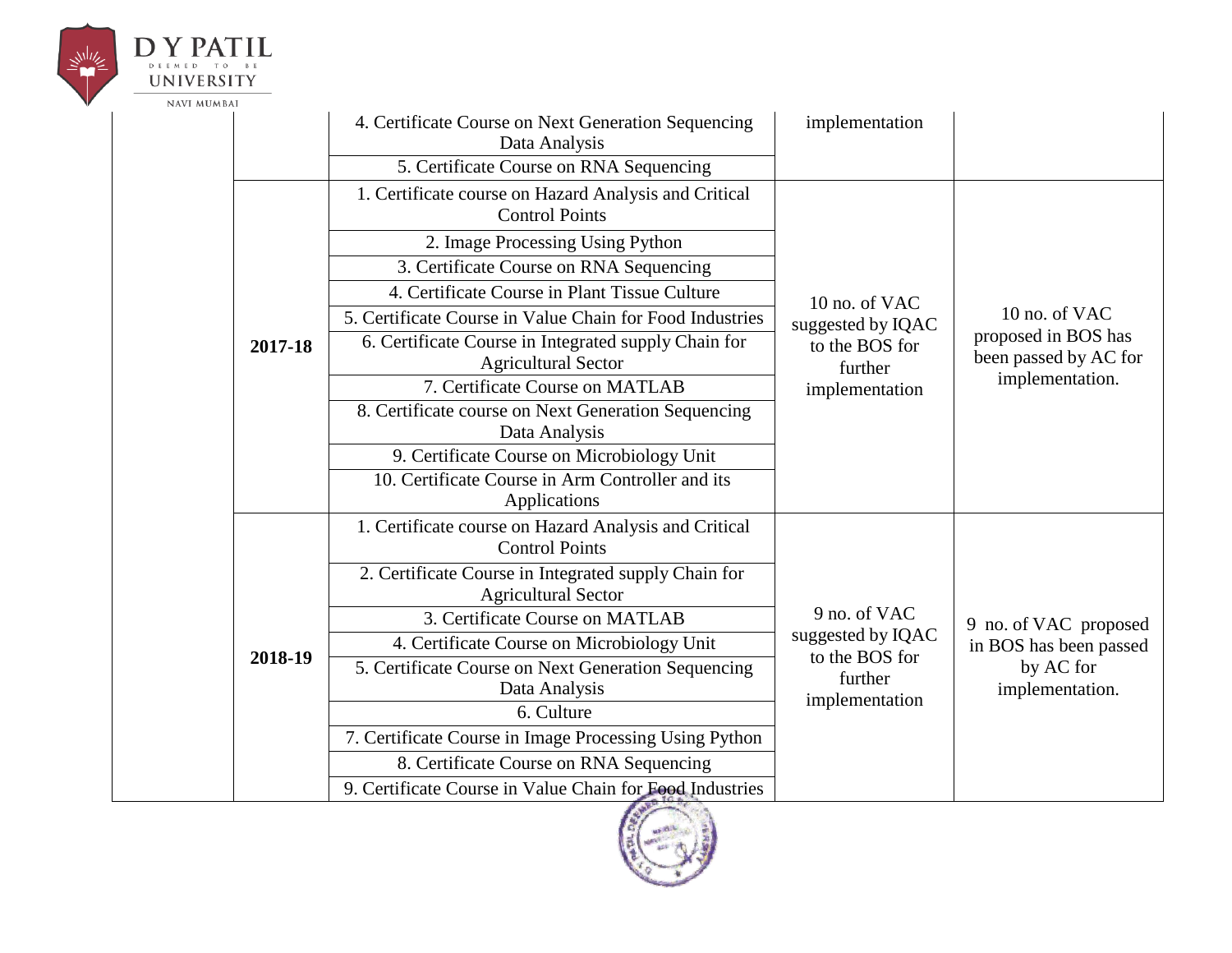| <b>UNIVERSITY</b><br>NAVI MUMBAI |         |                                                                        |                                                                                  |                                                                                 |
|----------------------------------|---------|------------------------------------------------------------------------|----------------------------------------------------------------------------------|---------------------------------------------------------------------------------|
|                                  |         | 1. Yoga and meditation                                                 |                                                                                  |                                                                                 |
|                                  | 2019-20 | 2. Enhancing Soft skills and Personality                               | 6 no. of VAC                                                                     | 6 no. of VAC proposed                                                           |
|                                  |         | 3. Entrepreneurship                                                    | suggested by IQAC<br>to the BOS for                                              | in BOS has been passed                                                          |
|                                  |         | 4. Education for sustainable development                               | further                                                                          | by AC for                                                                       |
|                                  |         | 5. Developing Innovation and Entrepreneurship in<br><b>Biosciences</b> | implementation                                                                   | implementation.                                                                 |
|                                  |         | 6. Professional Ethics                                                 |                                                                                  |                                                                                 |
| 2020-21                          |         | 1. Yoga and meditation                                                 |                                                                                  |                                                                                 |
|                                  |         | 2. Enhancing Soft skills and Personality                               | 6 no. of VAC<br>suggested by IQAC<br>to the BOS for<br>further<br>implementation | 6 no. of VAC proposed                                                           |
|                                  |         | 3. Entrepreneurship                                                    |                                                                                  | in BOS has been passed                                                          |
|                                  |         | 4. Education for sustainable development                               |                                                                                  | by AC for                                                                       |
|                                  |         | 5. Developing Innovation and Entrepreneurship in<br><b>Biosciences</b> |                                                                                  | implementation.                                                                 |
|                                  |         | 6. Professional Ethics                                                 |                                                                                  |                                                                                 |
|                                  |         | 1. Certificate Course on Scientific Research Writing                   | 2 no. of VAC<br>suggested by IQAC                                                | 2 no. of VAC proposed<br>in BOS has been passed                                 |
|                                  | 2016-17 | 2. Integrated Clinic                                                   | to the BOS for<br>further<br>implementation                                      | by AC for<br>implementation.                                                    |
| <b>School of</b>                 |         | 1. Certificate Course on Scientific Research Writing                   | 2 no. of VAC<br>suggested by IQAC                                                | 2 no. of VAC proposed<br>in BOS has been passed                                 |
| <b>Dental</b>                    | 2017-18 | 2. Course on Integrated Clinic                                         | to the BOS for<br>further<br>implementation                                      | by AC for<br>implementation.                                                    |
|                                  | 2018-19 | 1. Integrated Clinic                                                   | 1 no. of VAC<br>suggested by IQAC<br>to the BOS for<br>further<br>implementation | 1 no. of VAC proposed<br>in BOS has been passed<br>by AC for<br>implementation. |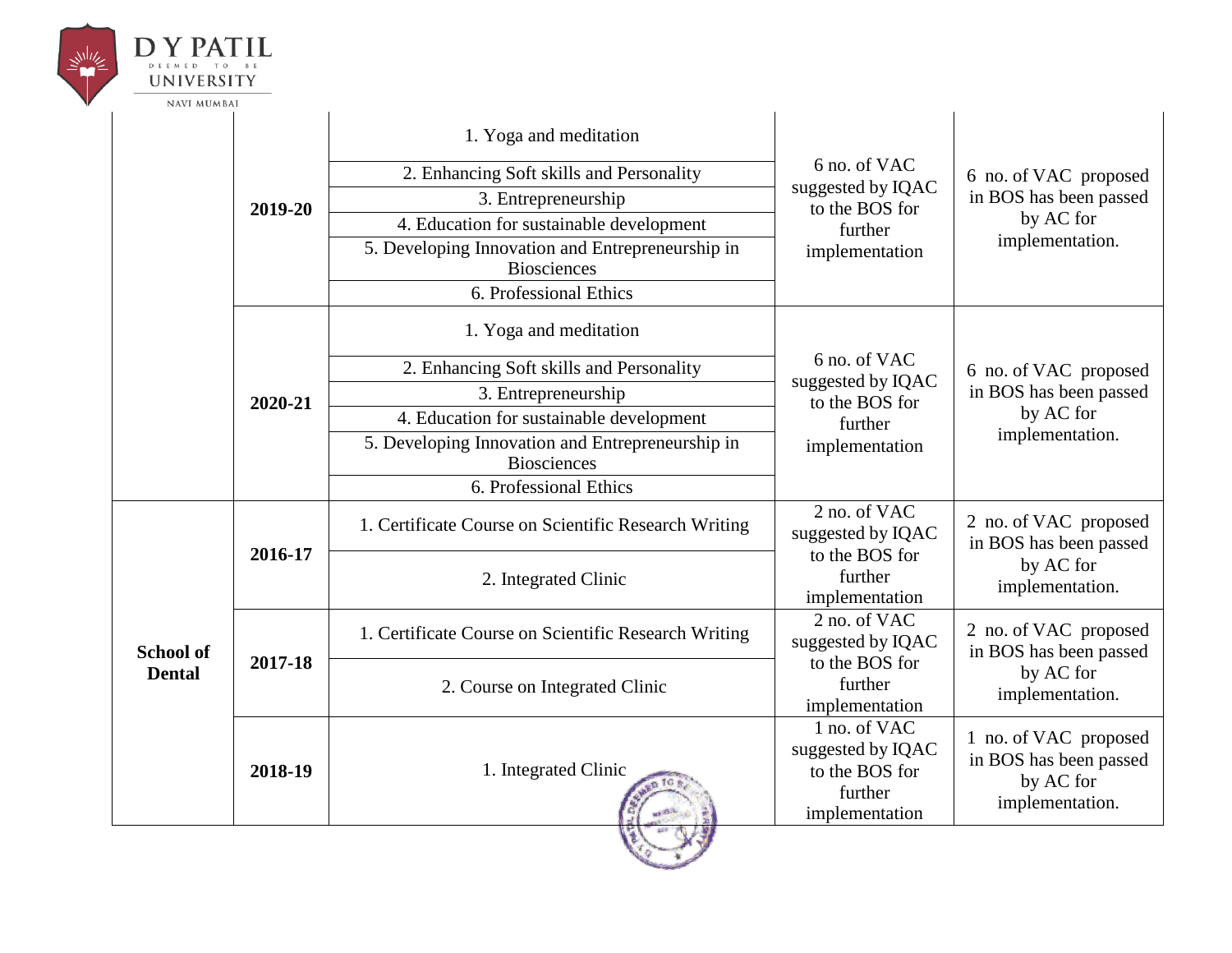|  | UNIVERSITY<br><b>NAVI MUMBAI</b>       |         |                                                                                                     |                                                                                  |                                                                                 |
|--|----------------------------------------|---------|-----------------------------------------------------------------------------------------------------|----------------------------------------------------------------------------------|---------------------------------------------------------------------------------|
|  |                                        |         | 1. Role of Dentistry in Environment Protection                                                      |                                                                                  |                                                                                 |
|  |                                        |         | 2. Behaviour Management                                                                             | 7 no. of VAC                                                                     |                                                                                 |
|  |                                        |         | 3. Importance of Doctor Patient Communication                                                       | suggested by IQAC                                                                | 7 no. of VAC proposed                                                           |
|  |                                        | 2019-20 | 4. Basic life Support & First Aid                                                                   | to the BOS for                                                                   | in BOS has been passed<br>by AC for                                             |
|  |                                        |         | 5. Computer Application                                                                             | further                                                                          | implementation.                                                                 |
|  |                                        |         | 6. Research Methodology                                                                             | implementation                                                                   |                                                                                 |
|  |                                        |         | 7. Scientific Research Writing                                                                      |                                                                                  |                                                                                 |
|  |                                        |         | 1. Role of Dentistry in Environment Protection                                                      |                                                                                  |                                                                                 |
|  |                                        | 2020-21 | 2. Behaviour Management                                                                             | 7 no. of VAC<br>suggested by IQAC<br>to the BOS for<br>further<br>implementation | 7 no. of VAC proposed<br>in BOS has been passed<br>by AC for<br>implementation. |
|  |                                        |         | 3. Importance of Doctor Patient Communication                                                       |                                                                                  |                                                                                 |
|  |                                        |         | 4. Basic life Support & First Aid                                                                   |                                                                                  |                                                                                 |
|  |                                        |         | 5. Computer Application                                                                             |                                                                                  |                                                                                 |
|  |                                        |         | 6. Research Methodology                                                                             |                                                                                  |                                                                                 |
|  |                                        |         | 7. Scientific Research Writing                                                                      |                                                                                  |                                                                                 |
|  |                                        | 2016-17 | .                                                                                                   | .                                                                                | $\ddotsc$                                                                       |
|  |                                        | 2017-18 | $\cdots$                                                                                            | $\cdots$                                                                         | $\cdots$                                                                        |
|  |                                        | 2018-19 | .                                                                                                   | .                                                                                | .                                                                               |
|  |                                        | 2019-20 |                                                                                                     | .                                                                                | $\cdots$                                                                        |
|  | <b>School of</b><br><b>Engineering</b> |         | 1. Hands on training on effective use of Microsoft office<br>(Word, Excel, Powerpoint Presentation) | 6 no. of VAC                                                                     |                                                                                 |
|  |                                        |         | 2. Programming using Scilab withs hands on                                                          | suggested by IQAC                                                                | 6 no. of VAC proposed                                                           |
|  |                                        | 2020-21 | 3. Introduction to C with hands on experience                                                       | to the BOS for                                                                   | in BOS has been passed<br>by AC for                                             |
|  |                                        |         | 4. A course on PCB design                                                                           | further                                                                          | implementation.                                                                 |
|  |                                        |         | 5. Programming using MATLAB withs hands on                                                          | implementation                                                                   |                                                                                 |
|  |                                        |         | 6. Programming with advance C and $C_{++}$                                                          |                                                                                  |                                                                                 |
|  | <b>School of</b>                       | 2016-17 |                                                                                                     | .                                                                                |                                                                                 |
|  |                                        |         |                                                                                                     |                                                                                  |                                                                                 |

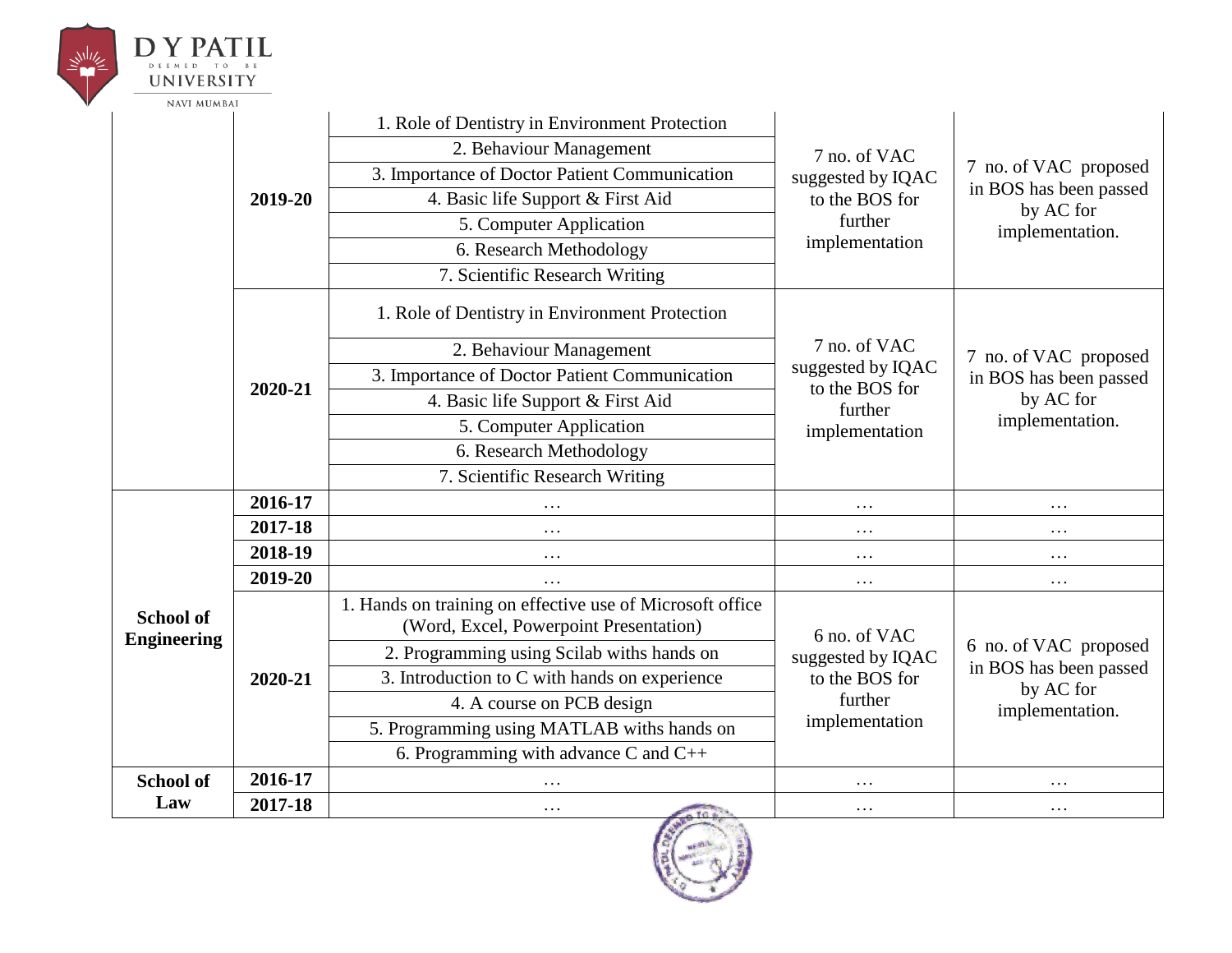

|                   | 2018-19 |                                  |                                                                                  | .                                                                               |
|-------------------|---------|----------------------------------|----------------------------------------------------------------------------------|---------------------------------------------------------------------------------|
|                   |         | 1. Personality Development       | 3 no. of VAC<br>suggested by IQAC                                                | 3 no. of VAC proposed<br>in BOS has been passed                                 |
|                   | 2019-20 | 2. Fundamentals of Yoga          | to the BOS for<br>further                                                        | by AC for                                                                       |
|                   |         | 3. Stress Management             | implementation                                                                   | implementation.                                                                 |
|                   |         | 1. Stress Management             | 3 no. of VAC                                                                     | 3 no. of VAC proposed                                                           |
|                   |         | 2. Personality Development       | suggested by IQAC                                                                | in BOS has been passed                                                          |
|                   | 2020-21 | 3. Fundamentals of Yoga          | to the BOS for<br>further<br>implementation                                      | by AC for<br>implementation.                                                    |
|                   |         | 1. Zero Inventory Management     |                                                                                  |                                                                                 |
|                   | 2016-17 | 2. Fintech and Financial Markets |                                                                                  | 9 no. of VAC proposed<br>in BOS has been passed<br>by AC for<br>implementation. |
|                   |         | 3. Data analysis using Spss      | 9 no. of VAC<br>suggested by IQAC<br>to the BOS for<br>further<br>implementation |                                                                                 |
|                   |         | 4. Six Sigma                     |                                                                                  |                                                                                 |
|                   |         | 5. Aptitude Test                 |                                                                                  |                                                                                 |
|                   |         | 6. Procurement Management        |                                                                                  |                                                                                 |
|                   |         | 7. Strategic Intelligence        |                                                                                  |                                                                                 |
|                   |         | 8. Intellectual Property Rights  |                                                                                  |                                                                                 |
| <b>School of</b>  |         | 9. Change Management             |                                                                                  |                                                                                 |
| <b>Management</b> |         | 1. Procuremenent Management      |                                                                                  |                                                                                 |
|                   |         | 2. Data Analysis Using SPSS      |                                                                                  |                                                                                 |
|                   |         | 3. Intellectual Property Rights  | 9 no. of VAC                                                                     | 9 no. of VAC proposed                                                           |
|                   | 2017-18 | 4. Zero Inventory Management     | suggested by IQAC<br>to the BOS for                                              | in BOS has been passed                                                          |
|                   |         | 5. Fintech and Financial Markets | further                                                                          | by AC for                                                                       |
|                   |         | 6. Strategic Intelligence        | implementation                                                                   | implementation.                                                                 |
|                   |         | 7. Aptitude Test                 |                                                                                  |                                                                                 |
|                   |         | 8. Change management             |                                                                                  |                                                                                 |
|                   |         | 9. Six Sigma                     |                                                                                  |                                                                                 |

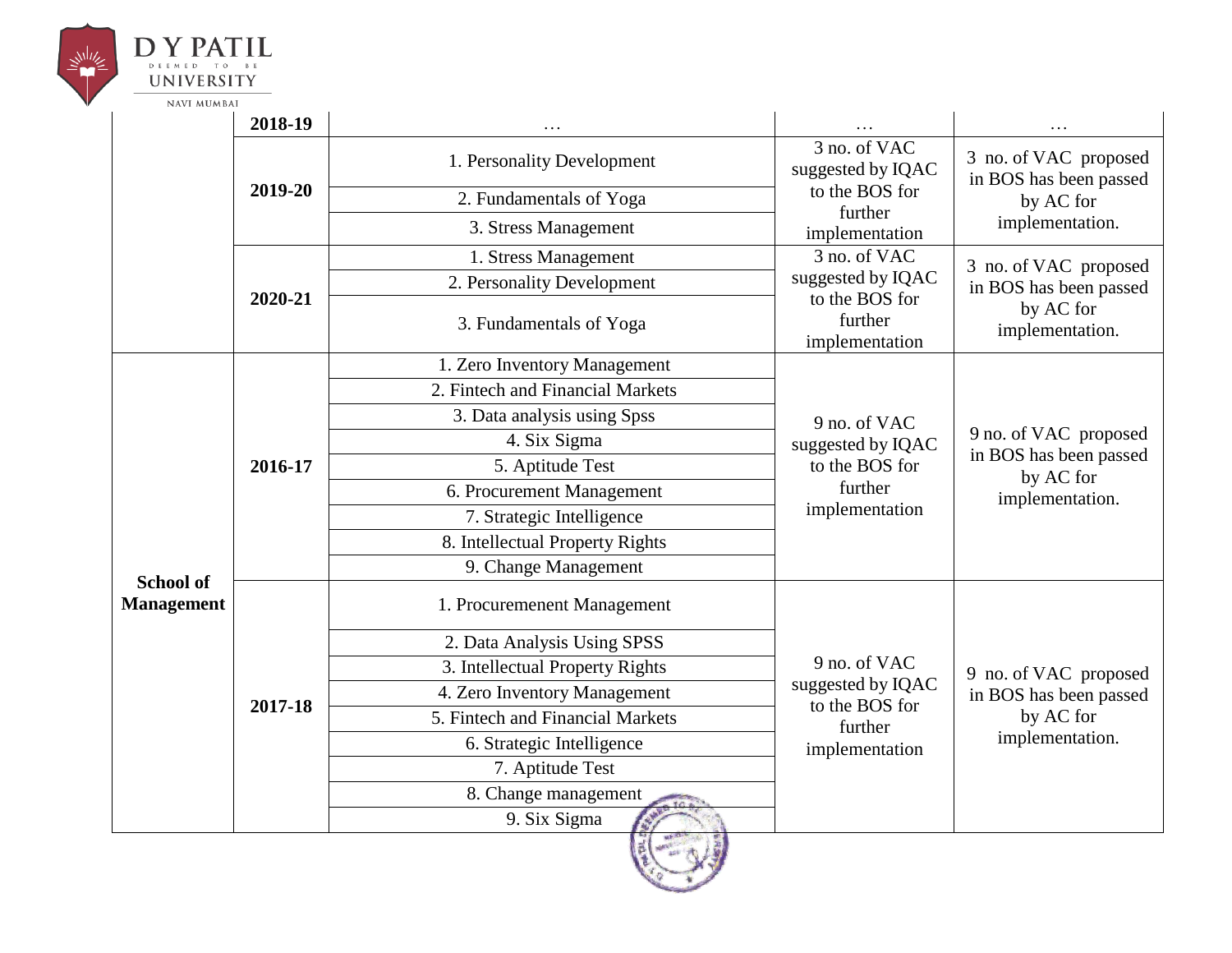|  | UNIVERSITY                                    |                                                    |                                                                            |                                                                                  |                                                              |
|--|-----------------------------------------------|----------------------------------------------------|----------------------------------------------------------------------------|----------------------------------------------------------------------------------|--------------------------------------------------------------|
|  | <b>NAVI MUMBAI</b>                            |                                                    | 1. CHANGE MANAGEMENT                                                       |                                                                                  |                                                              |
|  |                                               | 2018-19                                            | 2. APTITUDE TEST                                                           |                                                                                  |                                                              |
|  |                                               |                                                    | <b>3. DATA ANALYSIS USING SPSS</b>                                         |                                                                                  |                                                              |
|  |                                               |                                                    | 4. FINTECH AND FINANCIAL MARKETS                                           | 10 no. of VAC                                                                    | 10 no. of VAC                                                |
|  |                                               |                                                    | 5. PROCUREMENT MANAGEMENT                                                  | suggested by IQAC<br>to the BOS for                                              | proposed in BOS has                                          |
|  |                                               |                                                    | 6. Zero Inventory Management                                               | further                                                                          | been passed by AC for                                        |
|  |                                               |                                                    | 7. INTELLECTUAL PROPERTY RIGHTS                                            | implementation                                                                   | implementation.                                              |
|  |                                               |                                                    | 8. STRATEGIC INTELLIGENCE                                                  |                                                                                  |                                                              |
|  |                                               |                                                    | 9. WAREHOUSE MANAGEMENT                                                    |                                                                                  |                                                              |
|  |                                               |                                                    | <b>10. CHANGE MANAGEMENT</b>                                               |                                                                                  |                                                              |
|  |                                               | 2019-20                                            | 1. Personality Development                                                 | 5 no. of VAC<br>suggested by IQAC<br>to the BOS for<br>further<br>implementation | 5 no. of VAC proposed<br>in BOS has been passed<br>by AC for |
|  |                                               |                                                    | 2. Creative Writing                                                        |                                                                                  |                                                              |
|  |                                               |                                                    | 3. Artificial Intelligence                                                 |                                                                                  |                                                              |
|  |                                               |                                                    | 4. Cost Structure and Inventory Management                                 |                                                                                  | implementation.                                              |
|  |                                               |                                                    | 5. Data Analytics                                                          |                                                                                  |                                                              |
|  |                                               |                                                    | 1. Personality Development                                                 | 5 no. of VAC                                                                     | 5 no. of VAC proposed                                        |
|  |                                               |                                                    | 2. Creative Writing                                                        | suggested by IQAC<br>to the BOS for                                              | in BOS has been passed                                       |
|  |                                               | 2020-21                                            | 3. Artificial Intelligence                                                 | further                                                                          | by AC for                                                    |
|  |                                               |                                                    | 4. Cost Structure and Inventory Management                                 | implementation                                                                   | implementation.                                              |
|  |                                               | 5. Data Analytics                                  |                                                                            |                                                                                  |                                                              |
|  | <b>School of</b><br>2016-17<br><b>Medical</b> | 1. Hospital Infection Control & Prevention Program | 20 no. of VAC                                                              | 20 no. of VAC                                                                    |                                                              |
|  |                                               |                                                    | 2. Medico-Legal Aspects of Health Care                                     | suggested by IQAC                                                                | proposed in BOS has                                          |
|  |                                               |                                                    | 3. Med Anaesthesia Simulation Certification in<br>association with Abbott  | to the BOS for<br>further                                                        | been passed by AC for<br>implementation.                     |
|  |                                               |                                                    | 4. Hands on Training on Neonatal Emergencies in<br>association with Abbott | implementation                                                                   |                                                              |

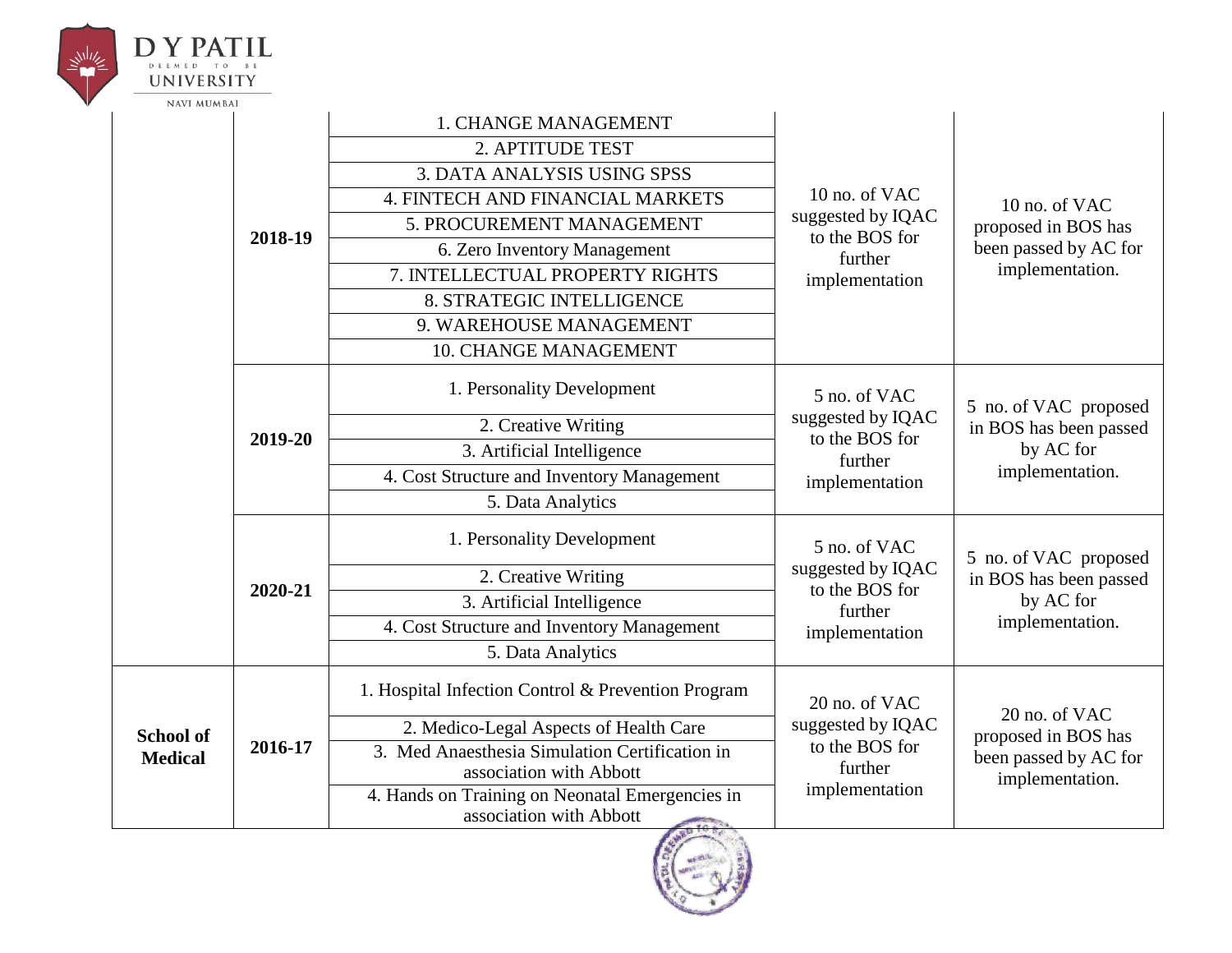

# $\label{eq:subproblem} \begin{array}{ll} \displaystyle\mathop{\boldsymbol{\mathsf{D}}}\limits_{\text{D}}\mathop{\boldsymbol{\mathsf{Y}}}\limits_{\text{EEMED}}\mathop{\boldsymbol{\mathsf{P}}\mathsf{A}}\limits^{\text{A}}\!\mathop{\boldsymbol{\mathsf{T}}}\limits_{\text{EEM}}\mathop{\boldsymbol{\mathsf{L}}}\limits^{\text{B}} \end{array}$ **UNIVERSITY**

| INAVI MUMDAI |                                                      |                   |                       |
|--------------|------------------------------------------------------|-------------------|-----------------------|
|              | 5. Advanced Course in Endoscopy (ACE)                |                   |                       |
|              | 6. Advanced Trauma Care Management in Association    |                   |                       |
|              | of Medical Consultants (AMC)                         |                   |                       |
|              | 7. Point of Care Ultrasound Simulation (POCUS) using |                   |                       |
|              | AR with Microsoft HoloLens                           |                   |                       |
|              | 8. Simulation based training on Cardio Respiratory   |                   |                       |
|              | Emergencies in association with Quest Academy        |                   |                       |
|              | 9. SIMULATION COURSE IN PEDIATRIC                    |                   |                       |
|              | <b>INTENSIVE CARE</b> in association with Indian     |                   |                       |
|              | <b>Association of Paediatrics</b>                    |                   |                       |
|              | 10. Certificate Course in Endoscopy and Laparoscopy  |                   |                       |
|              | (CCEL)                                               |                   |                       |
|              | 11. Fundamental of Critical Care Medicine in         |                   |                       |
|              | association with ISCCM                               |                   |                       |
|              | 12. Simulation based Upper & Lower GI Endoscopy      |                   |                       |
|              | 13. Interventional Bronchoscopy (Advanced training)  |                   |                       |
|              | 14. Introduction to Bronchoscopy (Basic Training)    |                   |                       |
|              | 15. Management of Cardiac Arrhythmias: A Simulation  |                   |                       |
|              | <b>Based Training</b>                                |                   |                       |
|              | 16. Management of Peri operative Cardiac Arrythmias: |                   |                       |
|              | A Simulation based training                          |                   |                       |
|              | 17. Management of Respiratory Emergencies (Peri      |                   |                       |
|              | operative): A Simulation based Training              |                   |                       |
|              | 18. Management of Respiratory Emergencies: A         |                   |                       |
|              | Simulation based training                            |                   |                       |
|              | 19. Mechanical Ventilation-A Simulation Based        |                   |                       |
|              | Training                                             |                   |                       |
|              | 20. Obstetric Emergencies Management Basic Course    |                   |                       |
|              | for UG                                               |                   |                       |
|              | 1. Hospital infection prevention and control         | 22 no. of VAC     | 22 no. of VAC         |
| 2017-18      |                                                      | suggested by IQAC | proposed in BOS has   |
|              | 2. Medicolegal aspects of healthcare                 | to the BOS for    | been passed by AC for |
|              |                                                      |                   |                       |

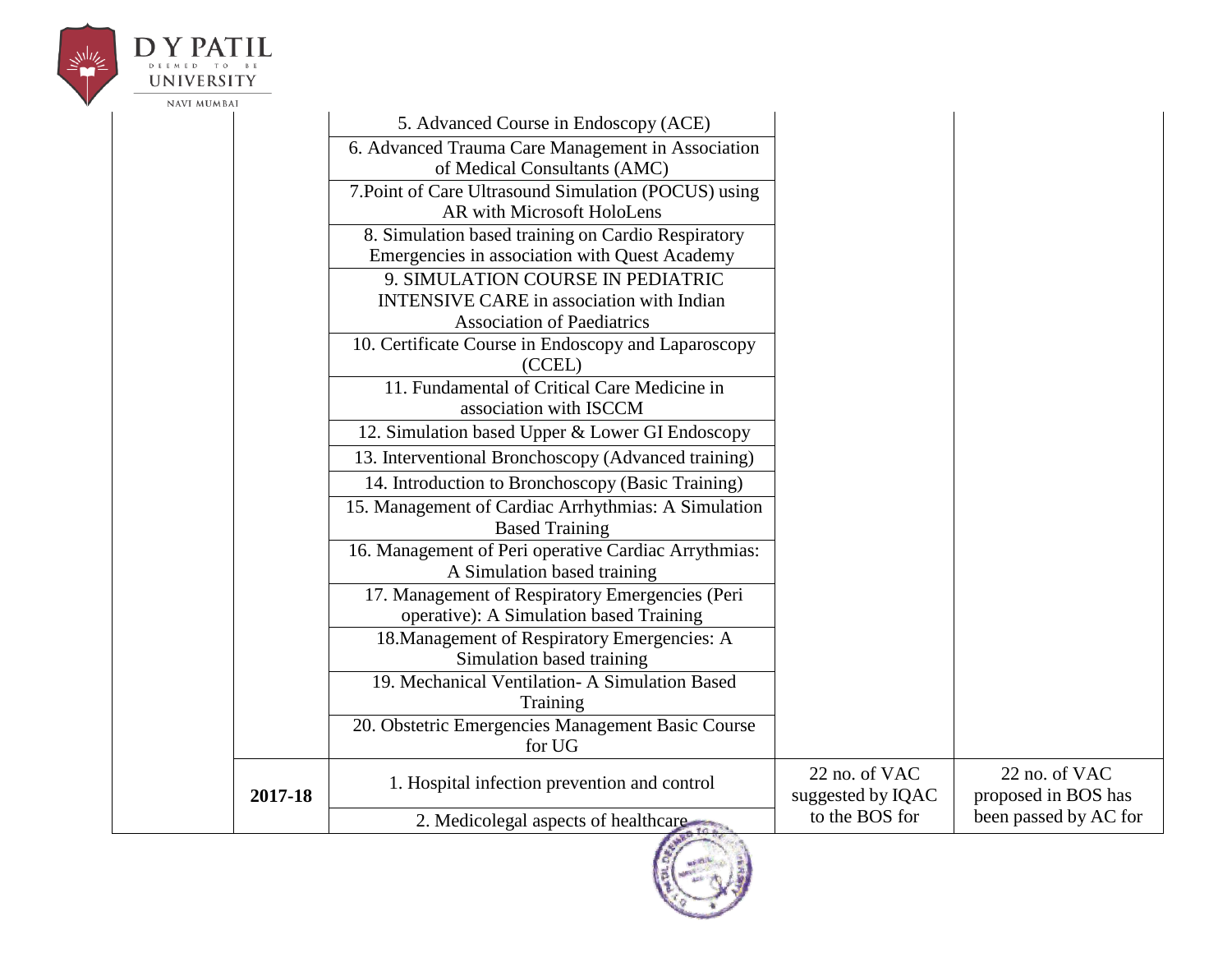

# **UNIVERSITY**

| 3. Medico-Legal Aspects of Healthcare                                                      | further        | implementation. |
|--------------------------------------------------------------------------------------------|----------------|-----------------|
| 4. Hospital Infection Control & Prevention                                                 | implementation |                 |
| 5. Med Anaesthesia Simulation Certification in<br>association with Abbott                  |                |                 |
| 6. Hands on Training on Neonatal Emergencies in<br>association with Abbott                 |                |                 |
| 7. Advanced Course in Endoscopy (ACE)                                                      |                |                 |
| 8. Advanced Trauma Care Management in Association<br>of Medical Consultants (AMC)          |                |                 |
| 9. Point of Care Ultrasound Simulation (POCUS) using<br>AR with Microsoft HoloLens         |                |                 |
| 10. Simulation based training on Cardio                                                    |                |                 |
| RespiratoryEmergencies in association with Quest<br>Academy                                |                |                 |
| 11. SIMULATION COURSE IN PEDIATRIC                                                         |                |                 |
| <b>INTENSIVE CARE</b> in association with Indian                                           |                |                 |
| <b>Association of Paediatrics</b>                                                          |                |                 |
| 12. Course in Endoscopy and Laparoscopy (CCEL)                                             |                |                 |
| 13. Fundamental of Critical Care Medicine in<br>association with ISCCM                     |                |                 |
| 14. Simulation based Upper & Lower GI Endoscopy                                            |                |                 |
| 15. Interventional Bronchoscopy (Advanced training)                                        |                |                 |
| 16. Introduction to Bronchoscopy (Basic Training)                                          |                |                 |
| 17. Management of Cardiac Arrhythmias: A Simulation<br><b>Based Training</b>               |                |                 |
| 18. Management of Peri operative Cardiac Arrythmias:<br>A Simulation based training        |                |                 |
| 19. Management of Respiratory Emergencies (Peri<br>operative): A Simulation based Training |                |                 |
| 20. Management of Respiratory Emergencies A<br>Simulation based training                   |                |                 |
| 21. Mechanical Ventilation-A Simulation Based                                              |                |                 |

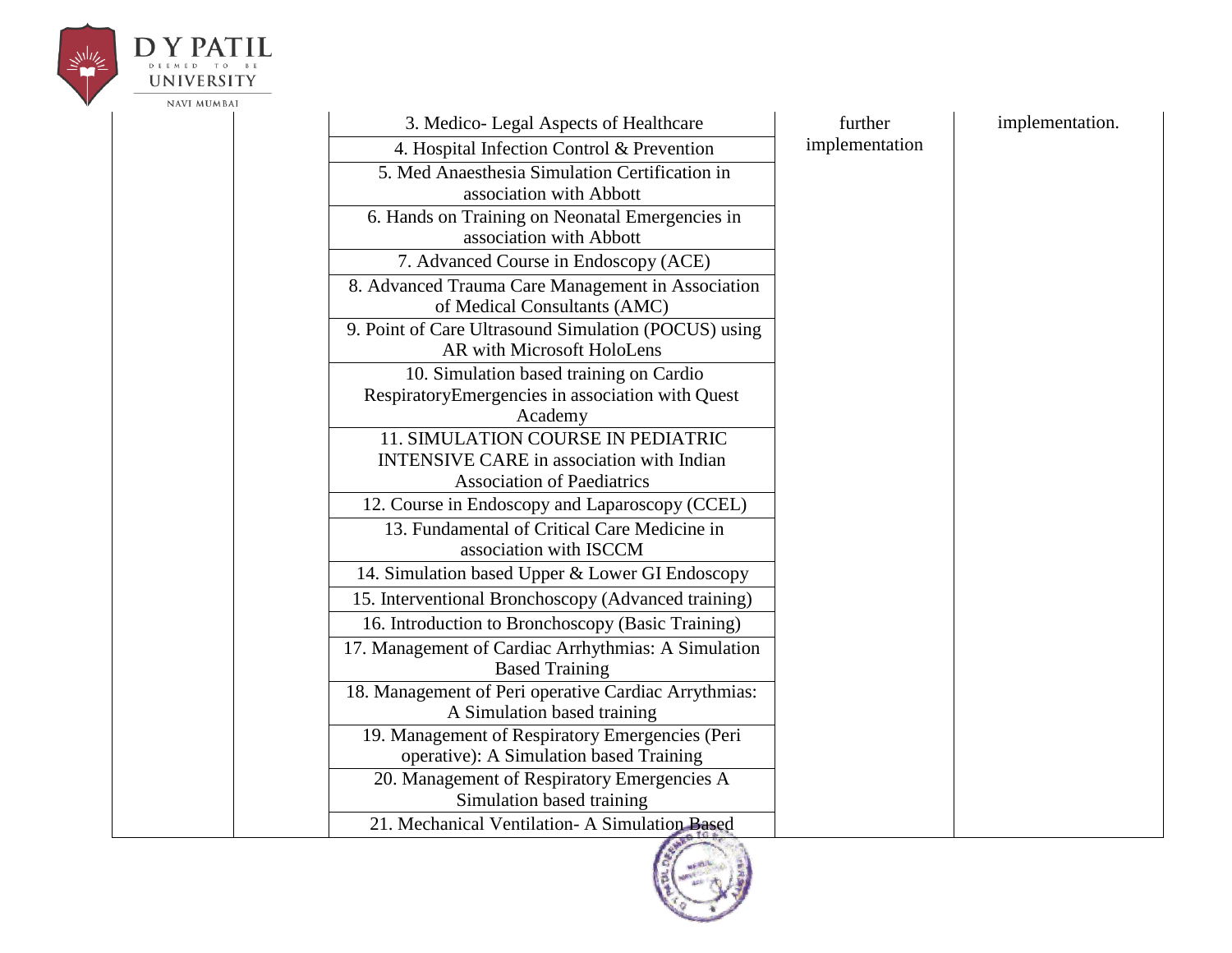

# **UNIVERSITY**

|         | Training<br>22. Obstetric Emergencies Management Basic Course                                                                                                                                                                                                                                                                                                                                                                                                                                                                                                                                                                                                                                                                                                                                                                                                                                                                                                                                                                                                                                                                                                                                                                      |                                                                                   |                                                                                  |
|---------|------------------------------------------------------------------------------------------------------------------------------------------------------------------------------------------------------------------------------------------------------------------------------------------------------------------------------------------------------------------------------------------------------------------------------------------------------------------------------------------------------------------------------------------------------------------------------------------------------------------------------------------------------------------------------------------------------------------------------------------------------------------------------------------------------------------------------------------------------------------------------------------------------------------------------------------------------------------------------------------------------------------------------------------------------------------------------------------------------------------------------------------------------------------------------------------------------------------------------------|-----------------------------------------------------------------------------------|----------------------------------------------------------------------------------|
| 2018-19 | for UG<br>1. Hospital Infection Control & Prevention<br>2. MEDICO-LEGAL ASPECTS OF HEALTH CARE<br>3. Med Anaesthesia Simulation Certification in<br>association with Abbott<br>4. Hands on Training on Neonatal Emergencies in<br>association with Abbott<br>5. Advanced Course in Endoscopy (ACE)<br>6. Advanced Trauma Care Management in Association<br>of Medical Consultants (AMC)<br>7. Point of Care Ultrasound Simulation (POCUS) using<br>AR with Microsoft HoloLens<br>8. Simulation based training on Cardio Pulmonary<br>Emergences in association with Quest Academy<br>9. Simulation course in pediatric intensive care in<br>association with Indian Association of Paediatrics<br>10. Certificate Course in Endoscopy and Laparoscopy<br>(CCEL)<br>11. Fundamental of Critical Care Medicine in<br>association with ISCCM<br>12. Simulation based Upper & Lower GI Endoscopy<br>13. Interventional Bronchoscopy (Advanced training)<br>14. Introduction to Bronchoscopy (Basic Training)<br>15. Management of Cardiac Arrhythmias: A Simulation<br><b>Based Training</b><br>16. Management of Peri operative Cardiac Arrythmias:<br>A Simulation based training<br>17. Management of Respiratory Emergencies (Peri | 20 no. of VAC<br>suggested by IQAC<br>to the BOS for<br>further<br>implementation | 20 no. of VAC<br>proposed in BOS has<br>been passed by AC for<br>implementation. |
|         | operative): A Simulation based Training                                                                                                                                                                                                                                                                                                                                                                                                                                                                                                                                                                                                                                                                                                                                                                                                                                                                                                                                                                                                                                                                                                                                                                                            |                                                                                   |                                                                                  |

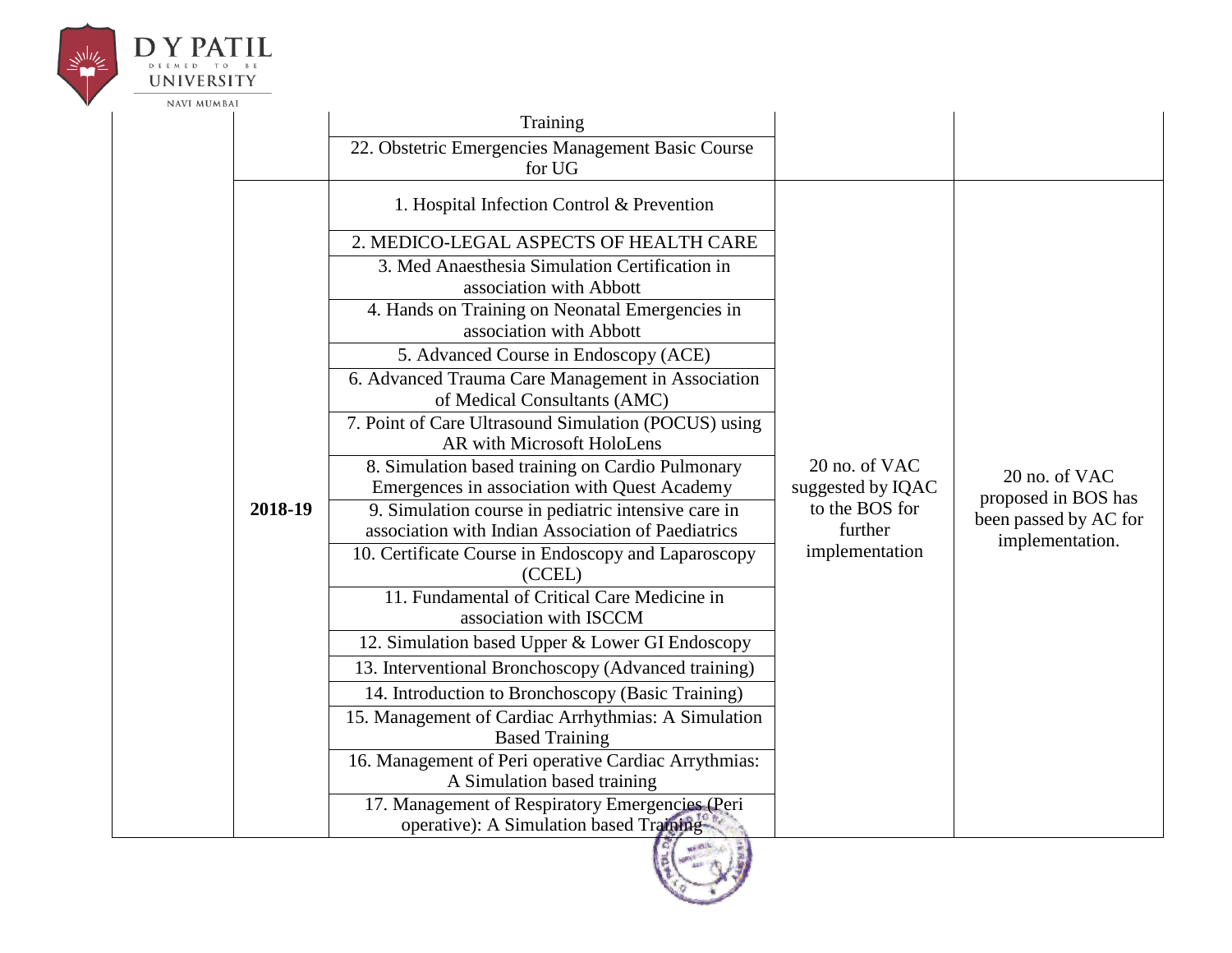

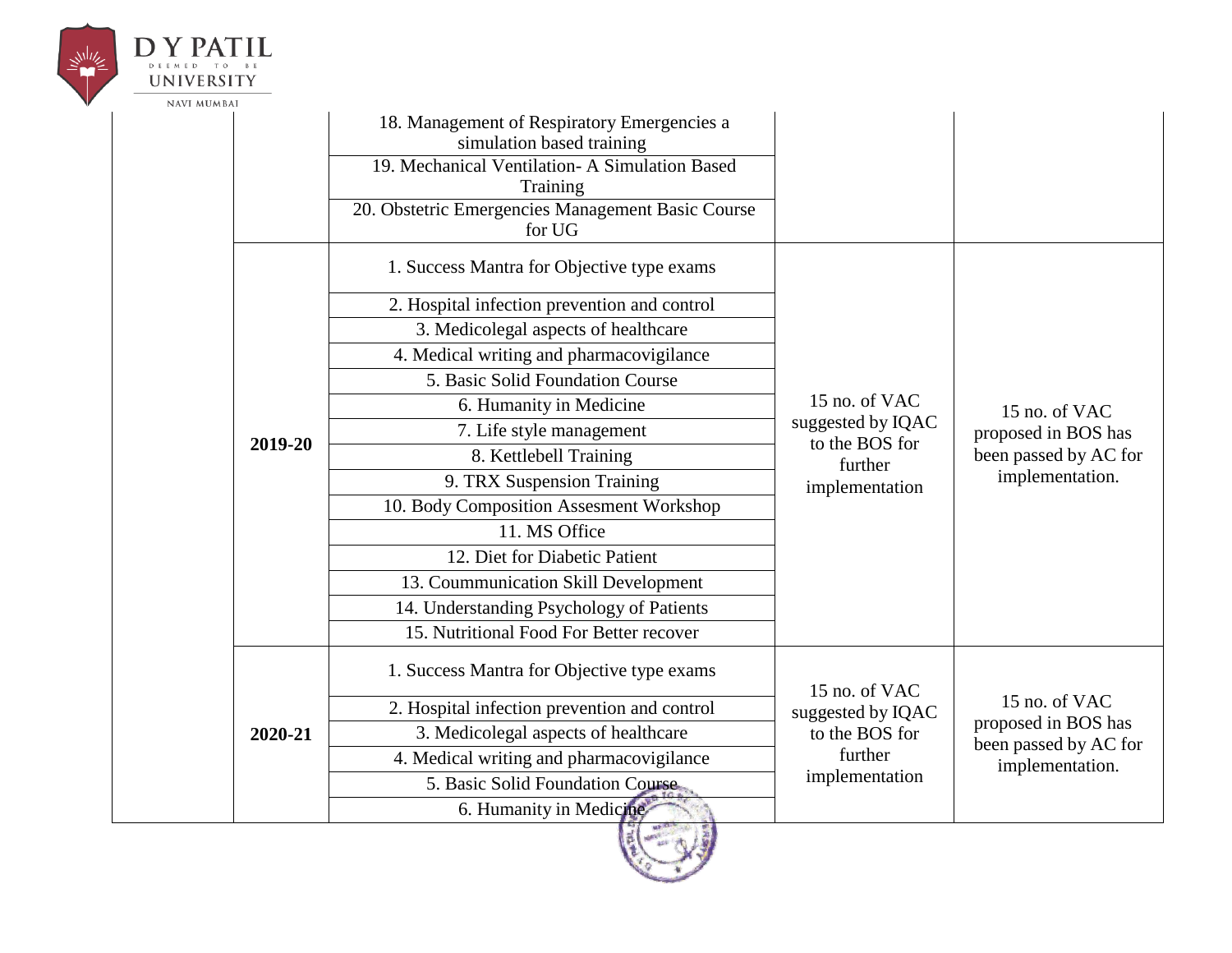|  | <b>UNIVERSITY</b>  |         |                                                                            |                                    |                                          |
|--|--------------------|---------|----------------------------------------------------------------------------|------------------------------------|------------------------------------------|
|  | <b>NAVI MUMBAI</b> |         |                                                                            |                                    |                                          |
|  |                    |         | 7. Life style management                                                   |                                    |                                          |
|  |                    |         | 8. Kettlebell Training                                                     |                                    |                                          |
|  |                    |         | 9. TRX Suspension Training                                                 |                                    |                                          |
|  |                    |         | 10. Body Composition Assesment Workshop                                    |                                    |                                          |
|  |                    |         | 11. MS Office                                                              |                                    |                                          |
|  |                    |         | 12. Diet for Diabetic Patient                                              |                                    |                                          |
|  |                    |         | 13. Coummunication Skill Development                                       |                                    |                                          |
|  |                    |         | 14. Understanding Psychology of Patients                                   |                                    |                                          |
|  |                    |         | 15. Nutritional Food For Better recover                                    |                                    |                                          |
|  |                    |         | 1. Obstetric Emergencies management Basic Course                           |                                    |                                          |
|  |                    |         | (Nursing)                                                                  |                                    |                                          |
|  |                    | 2016-17 | 2. Obstetric Examination & Management of Obstetric                         |                                    |                                          |
|  |                    |         | Emergencies                                                                |                                    |                                          |
|  |                    |         | 3. Orientation Course in Endoscopy and Laparoscopy<br>(OCEL)               |                                    |                                          |
|  |                    |         | 4. Basic Course in Endoscopy and Laparoscopy (BCEL)                        |                                    |                                          |
|  |                    |         | 5. Simulation Based Obstetric Emergencies<br>Management                    | 12 no. of VAC<br>suggested by IQAC | 12 no. of VAC<br>proposed in BOS has     |
|  | <b>School of</b>   |         | 6. Basic Life Support (BLS) Advanced Cardiovascular<br>Life Support (ACLS) | to the BOS for<br>further          | been passed by AC for<br>implementation. |
|  | <b>Nursing</b>     |         | 7. Basic Skills Training & ECG Interpretation                              | implementation                     |                                          |
|  |                    |         | 8. Advanced Paediatric & Neonatal Life Support                             |                                    |                                          |
|  |                    |         | 9. Basic First Aid Training & Basic Life Support                           |                                    |                                          |
|  |                    |         | 10. Advanced Trauma Life management and                                    |                                    |                                          |
|  |                    |         | Introduction to focused assessment with Sonography                         |                                    |                                          |
|  |                    |         | 11. Critical care in Nursing                                               |                                    |                                          |
|  |                    |         | 12. Fundamentals of Nursing                                                |                                    |                                          |
|  |                    |         | 1. Obstetric Emergencies management Basic Course                           | 12 no. of VAC                      | 12 no. of VAC                            |
|  |                    | 2017-18 | (Nursing)                                                                  | suggested by IQAC                  | proposed in BOS has                      |
|  |                    |         | 2. Obstetric Examination & Management of Obstetric                         | to the BOS for                     | been passed by AC for                    |

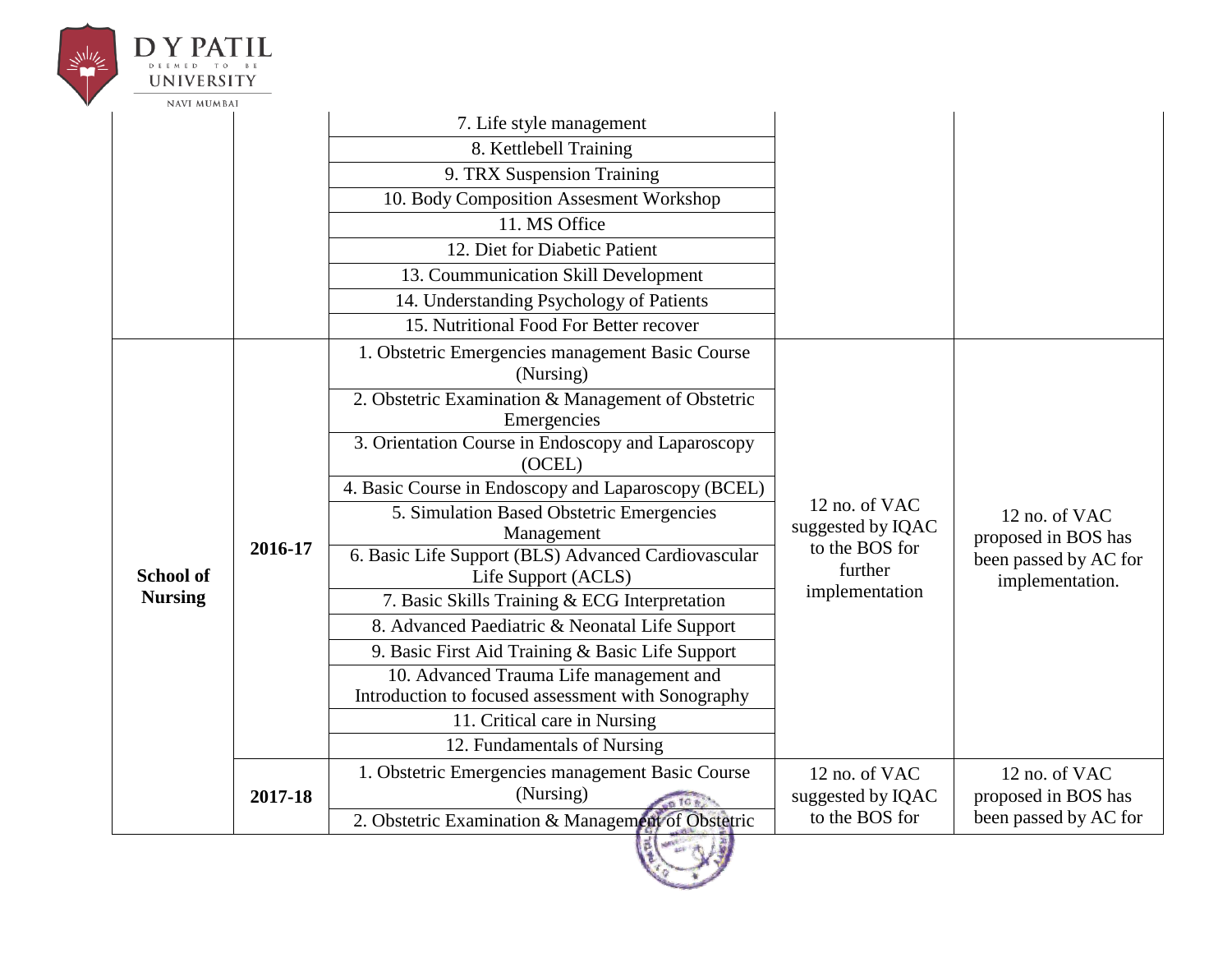

#### $\underset{\mathbf{D}}{\mathbf{D}}\underset{\mathbf{F}}{\mathbf{Y}}\underset{\mathbf{F}}{\mathbf{P}}\underset{\mathbf{F}}{\mathbf{A}}\underset{\mathbf{F}}{\mathbf{T}}\underset{\mathbf{D}}{\mathbf{I}}\underset{\mathbf{F}}{\mathbf{E}}\mathbf{I}}\mathbf{L}$ **UNIVERSITY**

NAVI MUMBAI

|  |         | Emergencies<br>3. Orientation Course in Endoscopy and Laparoscopy<br>(OCEL)                   | further<br>implementation          | implementation.                              |
|--|---------|-----------------------------------------------------------------------------------------------|------------------------------------|----------------------------------------------|
|  |         | 4. Basic Course in Endoscopy and Laparoscopy (BCEL)                                           |                                    |                                              |
|  |         | 5. Simulation Based Obstetric Emergencies<br>Management                                       |                                    |                                              |
|  |         | 6. Basic Life Support (BLS) Advanced Cardiovascular<br>Life Support (ACLS)                    |                                    |                                              |
|  |         | 7. Basic Skills Training & ECG Interpretation                                                 |                                    |                                              |
|  |         | 8. Advanced Paediatric & Neonatal Life Support                                                |                                    |                                              |
|  |         | 9. Basic First Aid Training & Basic Life Support                                              |                                    |                                              |
|  |         | 10. Advanced Trauma Life management and<br>Introduction to focused assessment with Sonography |                                    |                                              |
|  |         | 11. Critical care in Nursing                                                                  |                                    |                                              |
|  |         | 12. Fundamentals of Nursing                                                                   |                                    |                                              |
|  |         | 1. Obstetric Emergencies management Basic Course<br>(Nursing)                                 |                                    |                                              |
|  |         | 2. Obstetric Examination & Management of Obstetric<br>Emergencies                             |                                    |                                              |
|  |         | 3. Orientation Course in Endoscopy and Laparoscopy<br>(OCEL)                                  |                                    |                                              |
|  |         | 4. Basic Course in Endoscopy and Laparoscopy (BCEL)                                           | 10 no. of VAC<br>suggested by IQAC | 10 no. of VAC                                |
|  | 2018-19 | 5. Simulation Based Obstetric Emergencies<br>Management                                       | to the BOS for<br>further          | proposed in BOS has<br>been passed by AC for |
|  |         | 6. Basic Life Support (BLS) Advanced Cardiovascular<br>Life Support (ACLS)                    | implementation                     | implementation.                              |
|  |         | 7. Basic Skills Training & ECG Interpretation                                                 |                                    |                                              |
|  |         | 8. Advanced Paediatric & Neonatal Life Support                                                |                                    |                                              |
|  |         | 9. Basic First Aid Training & Basic Life Support                                              |                                    |                                              |
|  |         | 10. Advanced Trauma Life management and<br>Introduction to focused assessment with Sonography |                                    |                                              |

10 1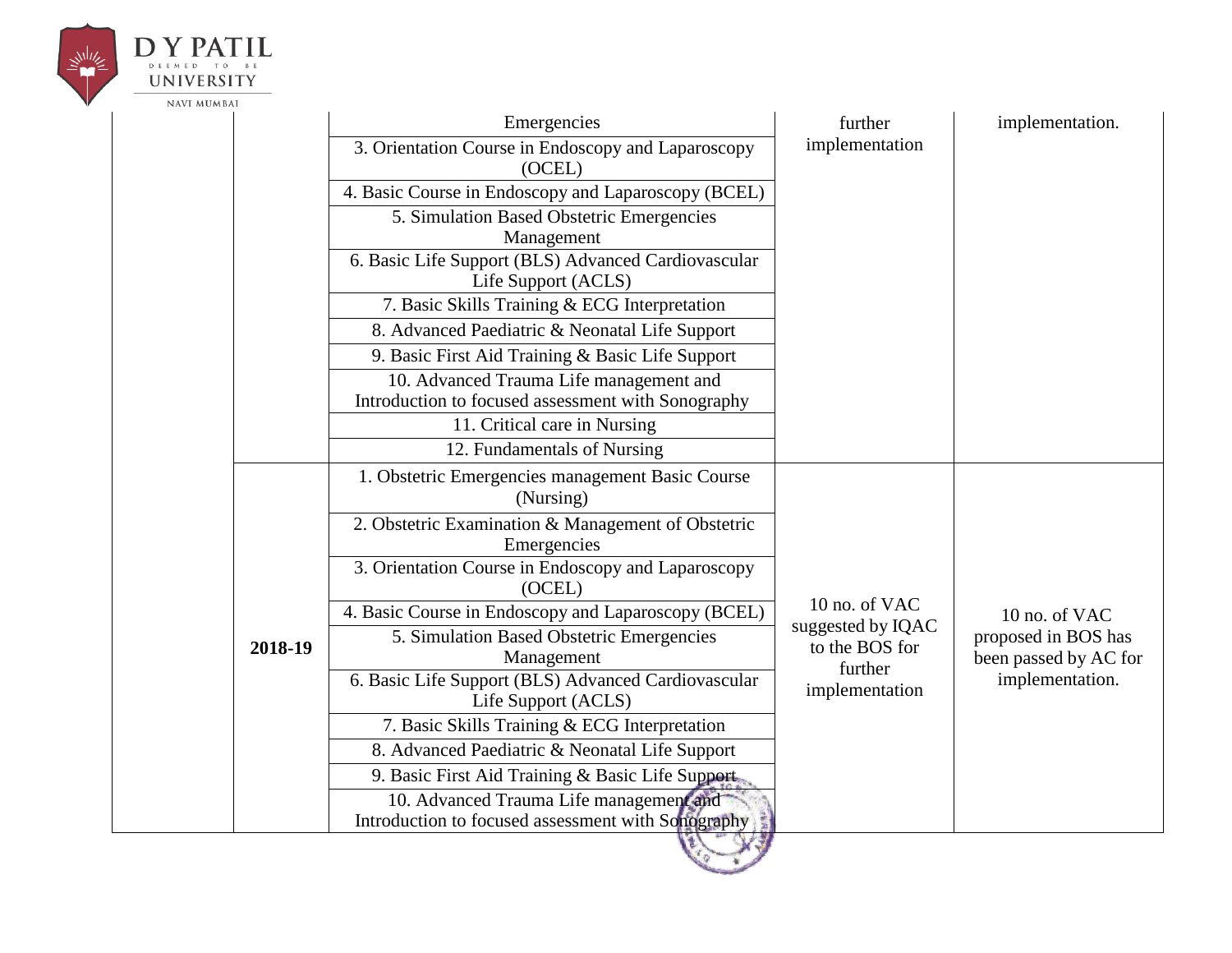| <b>UNIVERSITY</b><br><b>NAVI MUMBAI</b> |         |                                                          |                                                                                  |                                                                                 |
|-----------------------------------------|---------|----------------------------------------------------------|----------------------------------------------------------------------------------|---------------------------------------------------------------------------------|
|                                         |         | 1. First Aid Management                                  | 8 no. of VAC<br>suggested by IQAC<br>to the BOS for<br>further<br>implementation | 8 no. of VAC proposed<br>in BOS has been passed<br>by AC for<br>implementation. |
|                                         |         | 2. Immunization                                          |                                                                                  |                                                                                 |
|                                         |         | 3. Anxiety Disorders                                     |                                                                                  |                                                                                 |
|                                         | 2019-20 | 4. Personality Development                               |                                                                                  |                                                                                 |
|                                         |         | 5. Communication Development                             |                                                                                  |                                                                                 |
|                                         |         | 6. Personality Development                               |                                                                                  |                                                                                 |
|                                         |         | 7. Advanced Computer skill                               |                                                                                  |                                                                                 |
|                                         |         | 8. Leadership skill development                          |                                                                                  |                                                                                 |
|                                         | 2020-21 | 1. Basic of Pressure ulcer management                    | 8 no. of VAC<br>suggested by IQAC<br>to the BOS for<br>further<br>implementation | 8 no. of VAC proposed<br>in BOS has been passed<br>by AC for<br>implementation. |
|                                         |         | 2. Bio Medical waste Management                          |                                                                                  |                                                                                 |
|                                         |         | 3. Weaning A step to become Independent Feeder           |                                                                                  |                                                                                 |
|                                         |         | 4. Research Methodology                                  |                                                                                  |                                                                                 |
|                                         |         | 5. Weaning A step to become Independent Feeder           |                                                                                  |                                                                                 |
|                                         |         | 6. Research Methodology                                  |                                                                                  |                                                                                 |
|                                         |         | 7. Advanced Computer skill                               |                                                                                  |                                                                                 |
|                                         |         | 8. Research Methodology                                  |                                                                                  |                                                                                 |
|                                         | 2016-17 |                                                          | .                                                                                | $\cdots$                                                                        |
|                                         | 2017-18 | $\cdots$                                                 | .                                                                                | $\cdots$                                                                        |
|                                         | 2018-19 | $\cdots$                                                 | $\cdots$                                                                         | $\cdots$                                                                        |
| <b>School of OT</b>                     | 2019-20 | 1. Stress Management                                     | 4 no. of VAC<br>suggested by IQAC<br>to the BOS for<br>further                   | 4 no. of VAC proposed<br>in BOS has been passed<br>by AC for<br>implementation. |
|                                         |         | 2. MS Office                                             |                                                                                  |                                                                                 |
|                                         |         | 3. Entrepreneurship Essentials                           |                                                                                  |                                                                                 |
|                                         |         | 4. Introduction to professional scientific communication | implementation                                                                   |                                                                                 |
|                                         | 2020-21 | 1. Stress Management                                     | 4 no. of VAC<br>suggested by IQAC                                                | 4 no. of VAC proposed<br>in BOS has been passed                                 |
|                                         |         |                                                          |                                                                                  |                                                                                 |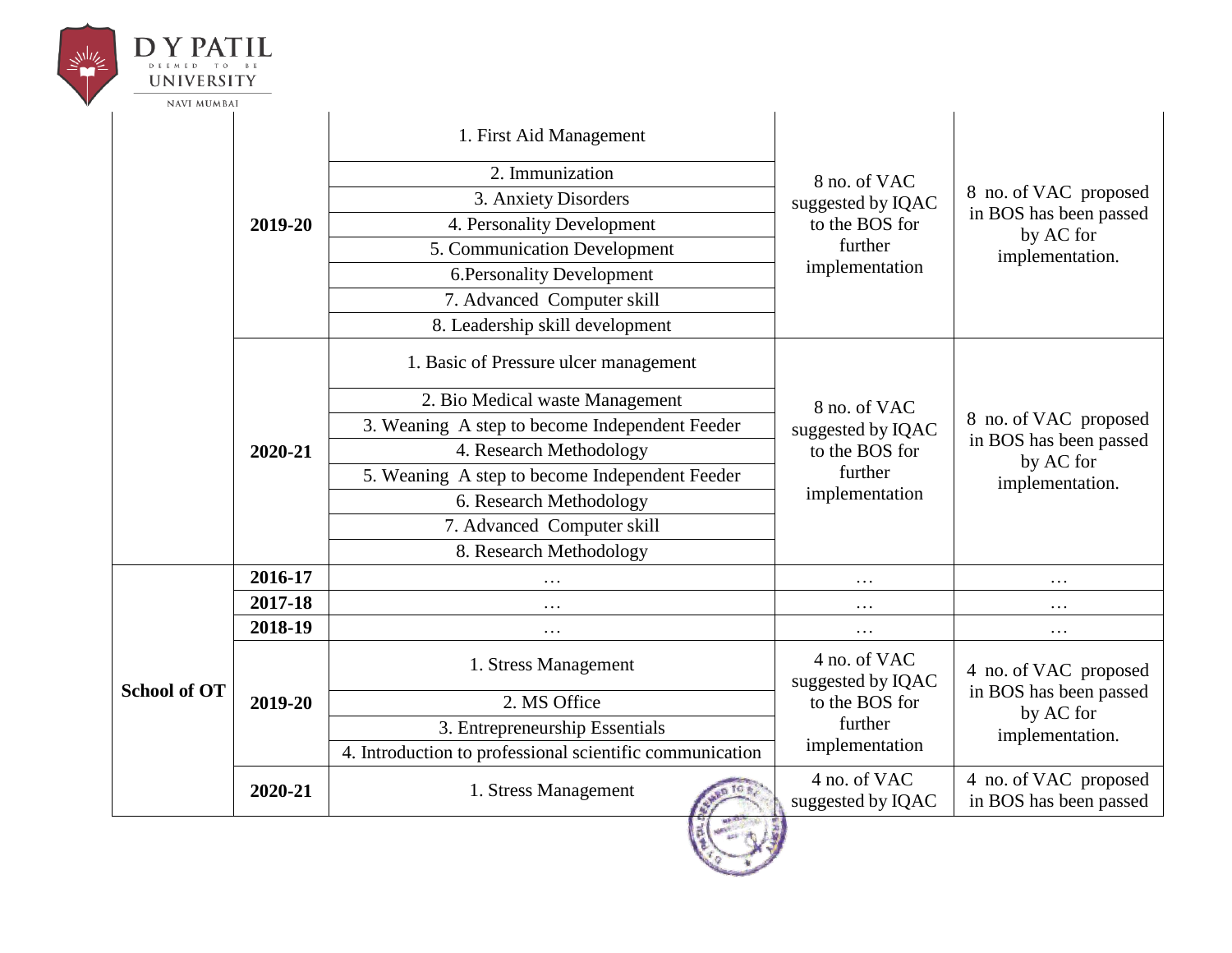

|                                     | 2. MS Office |                                                                                            | to the BOS for                                                                   | by AC for                                                                       |
|-------------------------------------|--------------|--------------------------------------------------------------------------------------------|----------------------------------------------------------------------------------|---------------------------------------------------------------------------------|
|                                     |              | 3. Entrepreneurship Essentials                                                             | further<br>implementation                                                        | implementation.                                                                 |
|                                     |              | 4. Introduction to professional scientific communication                                   |                                                                                  |                                                                                 |
|                                     | 2016-17      | $\cdots$                                                                                   | $\cdots$                                                                         | .                                                                               |
|                                     | 2017-18      | $\cdots$                                                                                   | $\cdots$                                                                         | $\cdots$                                                                        |
|                                     | 2018-19      | $\cdots$                                                                                   | $\cdots$                                                                         | $\cdots$                                                                        |
| <b>School of</b><br><b>Pharmacy</b> | 2019-20      | 1. YOGA                                                                                    | 1 no. of VAC<br>suggested by IQAC<br>to the BOS for<br>further<br>implementation | 1 no. of VAC proposed<br>in BOS has been passed<br>by AC for<br>implementation. |
|                                     | 2020-21      | 1. YOGA                                                                                    | 2 no. of VAC<br>suggested by IQAC<br>to the BOS for<br>further<br>implementation | 2 no. of VAC proposed<br>in BOS has been passed<br>by AC for<br>implementation. |
|                                     |              | 2. Ethiquettes and Mannerism                                                               |                                                                                  |                                                                                 |
| <b>School of PT</b>                 | 2016-17      | 1. Workshop-Clinical Neurodynamics-Upper & Lower<br>Quarter<br>2. Workshop-Kinetic Control | 2 no. of VAC<br>suggested by IQAC<br>to the BOS for<br>further                   | 2 no. of VAC proposed<br>in BOS has been passed<br>by AC for                    |
|                                     |              |                                                                                            | implementation                                                                   | implementation.                                                                 |
|                                     | 2017-18      | 1. Workshop-Kinetic Control                                                                | 3 no. of VAC<br>suggested by IQAC<br>to the BOS for                              | 3 no. of VAC proposed<br>in BOS has been passed<br>by AC for                    |
|                                     |              | 2. Workshop on Mulligans Concept                                                           |                                                                                  |                                                                                 |
|                                     |              | 3. Workshop-Clinical Neurodynamics-Upper & Lower<br>Quarter                                | further<br>implementation                                                        | implementation.                                                                 |
|                                     | 2018-19      | 1. Workshop-Clinical Neurodynamics-Upper & Lower<br>Quarter                                | 2 no. of VAC<br>suggested by IQAC                                                | 2 no. of VAC proposed<br>in BOS has been passed                                 |
|                                     |              | 2. Certificate Course in Manual therapy                                                    | to the BOS for<br>further                                                        | by AC for<br>implementation.                                                    |

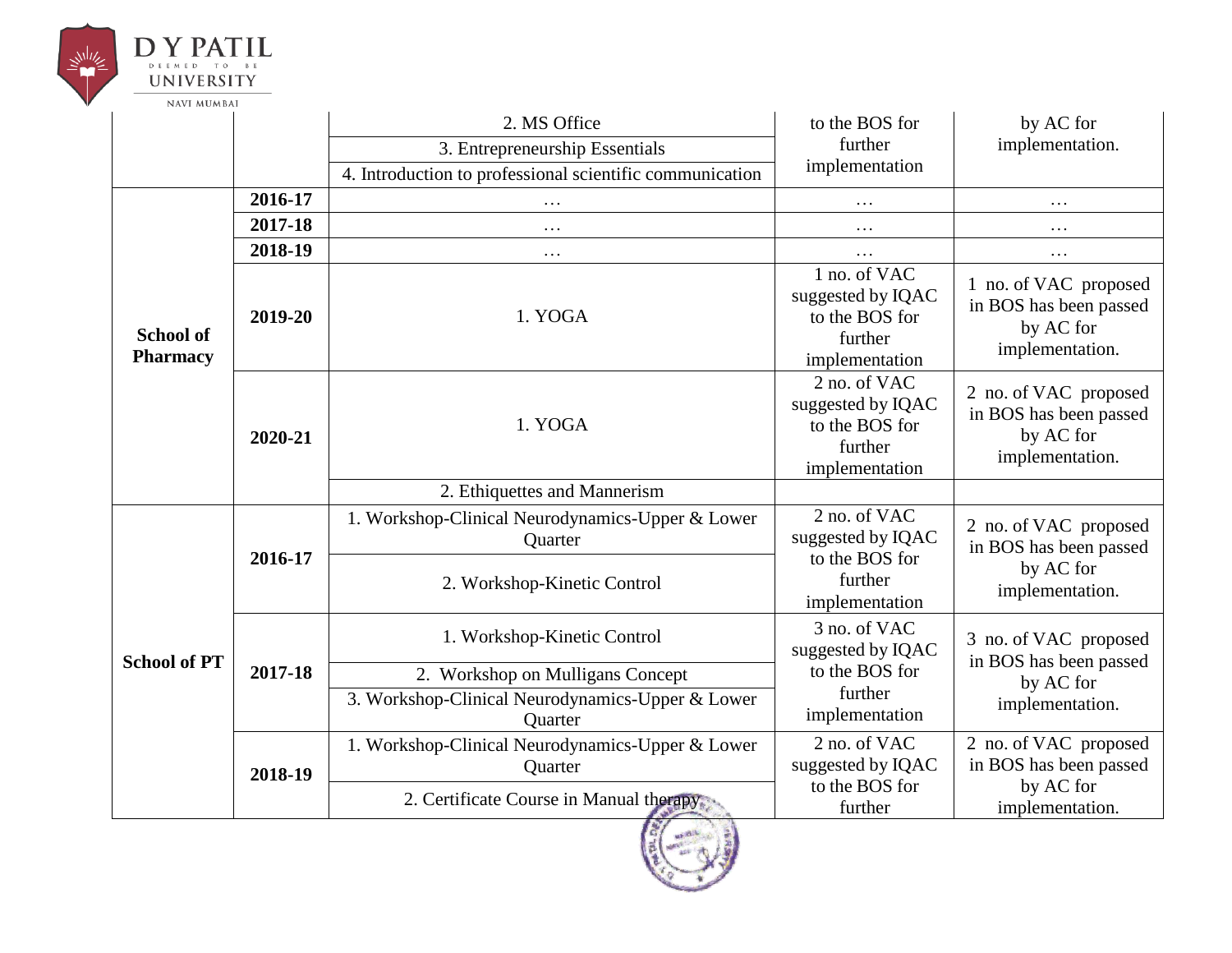

|             |         |                                                                                            | implementation                                                                    |                                                                                  |
|-------------|---------|--------------------------------------------------------------------------------------------|-----------------------------------------------------------------------------------|----------------------------------------------------------------------------------|
|             |         | 1. Soft Skills & communication                                                             |                                                                                   |                                                                                  |
|             |         | 2. Personality Development                                                                 | 6 no. of VAC<br>suggested by IQAC<br>to the BOS for<br>further<br>implementation  | 6 no. of VAC proposed<br>in BOS has been passed<br>by AC for<br>implementation.  |
|             |         | 3. Taping Techniques                                                                       |                                                                                   |                                                                                  |
|             | 2019-20 | 4. Neurodevelopmental Therapy: a roadmap to recovery<br>for stroke & Brain Injury Patients |                                                                                   |                                                                                  |
|             |         | 5. ntroduction to Neurodevelopment Therapy in Children<br>with Neuro Motor Disorders       |                                                                                   |                                                                                  |
|             |         | 6. Sports & Exercise Science                                                               |                                                                                   |                                                                                  |
|             |         | 1. Soft Skills & communication                                                             | 6 no. of VAC<br>suggested by IQAC<br>to the BOS for<br>further<br>implementation  | 6 no. of VAC proposed<br>in BOS has been passed<br>by AC for<br>implementation.  |
|             |         | 2. Personality Development                                                                 |                                                                                   |                                                                                  |
|             |         | 3. Taping Techniques                                                                       |                                                                                   |                                                                                  |
|             | 2020-21 | 4. Neurodevelopmental Therapy: a roadmap to recovery<br>for stroke & Brain Injury Patients |                                                                                   |                                                                                  |
|             |         | 5. ntroduction to Neurodevelopment Therapy in Children<br>with Neuro Motor Disorders       |                                                                                   |                                                                                  |
|             |         | 6. Sports & Exercise Science                                                               |                                                                                   |                                                                                  |
|             |         | 1. Chocolate by Colate                                                                     |                                                                                   |                                                                                  |
| <b>SHTS</b> |         | 2. Sula Wines Certification                                                                | 14 no. of VAC<br>suggested by IQAC<br>to the BOS for<br>further<br>implementation | 14 no. of VAC<br>proposed in BOS has<br>been passed by AC for<br>implementation. |
|             |         | 3. Choclate Garnish                                                                        |                                                                                   |                                                                                  |
|             | 2016-17 | 4. Fire and Safety                                                                         |                                                                                   |                                                                                  |
|             |         | 5. FOSTEC Certification                                                                    |                                                                                   |                                                                                  |
|             |         | 6. Fondant Wedding Cake                                                                    |                                                                                   |                                                                                  |
|             |         | 7. Vegan Cuisine                                                                           |                                                                                   |                                                                                  |
|             |         | 8. Kitchen Stewarding certification                                                        |                                                                                   |                                                                                  |
|             |         | 9. Logistic & Supply Chain in Hospitality Industry to the                                  |                                                                                   |                                                                                  |

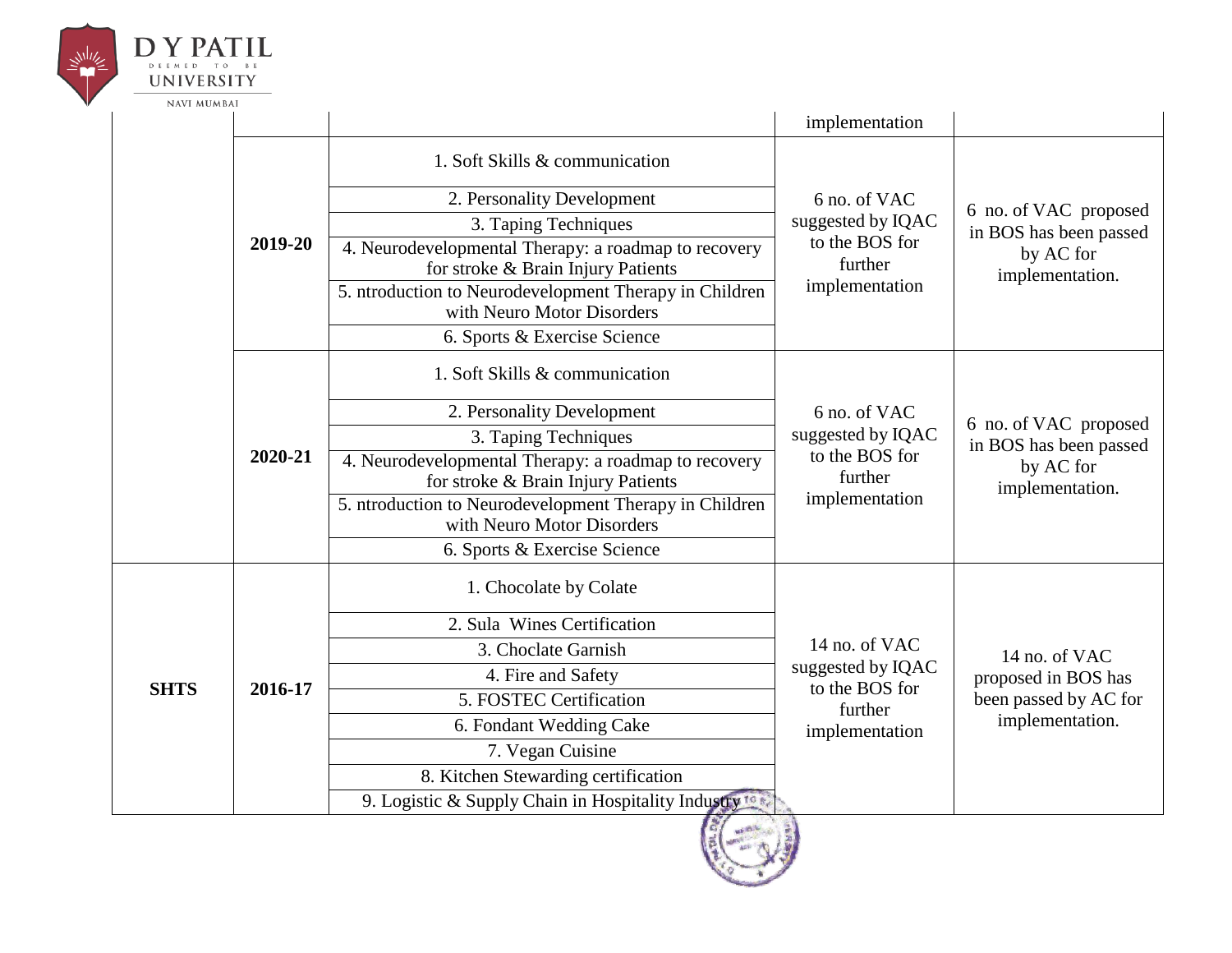| <b>UNIVERSITY</b>  |                         |                                                    |                                                                                                  |                                                                                  |
|--------------------|-------------------------|----------------------------------------------------|--------------------------------------------------------------------------------------------------|----------------------------------------------------------------------------------|
| <b>NAVI MUMBAI</b> |                         |                                                    |                                                                                                  |                                                                                  |
|                    |                         | 10. Importance of Hotel Engineering                |                                                                                                  |                                                                                  |
|                    |                         | 11. Cruiseline Certification                       |                                                                                                  |                                                                                  |
|                    |                         | 12. Tata Strive certification                      |                                                                                                  |                                                                                  |
|                    |                         | 13. Disaster Management                            |                                                                                                  |                                                                                  |
|                    |                         | 14. Food Media & Styling                           |                                                                                                  |                                                                                  |
|                    |                         | 1. Logistic & Supply Chain in Hospitality Industry |                                                                                                  |                                                                                  |
|                    |                         | 2. Chocolate Garnish                               |                                                                                                  | 15 no. of VAC<br>proposed in BOS has<br>been passed by AC for<br>implementation. |
|                    |                         | 3. Cruiseline Certification                        |                                                                                                  |                                                                                  |
|                    | 2017-18                 | 4. Food Media & Styling                            |                                                                                                  |                                                                                  |
|                    |                         | 5. Chocolate by Colate                             | 15 no. of VAC<br>suggested by IQAC<br>to the BOS for<br>further<br>implementation                |                                                                                  |
|                    |                         | 6. Sula Wines Certification                        |                                                                                                  |                                                                                  |
|                    |                         | 7. Tata Strive certification                       |                                                                                                  |                                                                                  |
|                    |                         | 8. FOSTEC Certification                            |                                                                                                  |                                                                                  |
|                    |                         | 9. Fondant Wedding Cake                            |                                                                                                  |                                                                                  |
|                    |                         | 10. Vegan Cuisine                                  |                                                                                                  |                                                                                  |
|                    |                         | 11. Disaster Management                            |                                                                                                  |                                                                                  |
|                    |                         | 12. Kitchen Stewarding certification               |                                                                                                  |                                                                                  |
|                    |                         | 13. Importance of Hotel Engineering                |                                                                                                  |                                                                                  |
|                    |                         | 14. Fire and Safety                                |                                                                                                  |                                                                                  |
|                    |                         | 15. Flower Arrangement                             |                                                                                                  |                                                                                  |
|                    |                         | 1. Kitchen Stewarding certification                | 20 no. of VAC                                                                                    |                                                                                  |
|                    | 2018-19                 | 2. Logistic & Supply Chain in Hospitality Industry | suggested by IQAC<br>to the BOS for<br>by AC for<br>further<br>implementation.<br>implementation | 20 no. of VAC proposed<br>in BOS has been passed                                 |
|                    |                         | 3. Hotel Engineering in Hospitality                |                                                                                                  |                                                                                  |
|                    |                         | 4. FOSTEC Certification                            |                                                                                                  |                                                                                  |
|                    |                         | 5. Fire and Safety                                 |                                                                                                  |                                                                                  |
|                    | 6. Fondant Wedding Cake |                                                    |                                                                                                  |                                                                                  |
|                    |                         |                                                    |                                                                                                  |                                                                                  |

**DY PATIL** 

DEEMED TO BE

 $\leq \hspace{-10pt}\substack{ \text{while}\hspace{-10pt} \underline{\hspace{15pt}} }$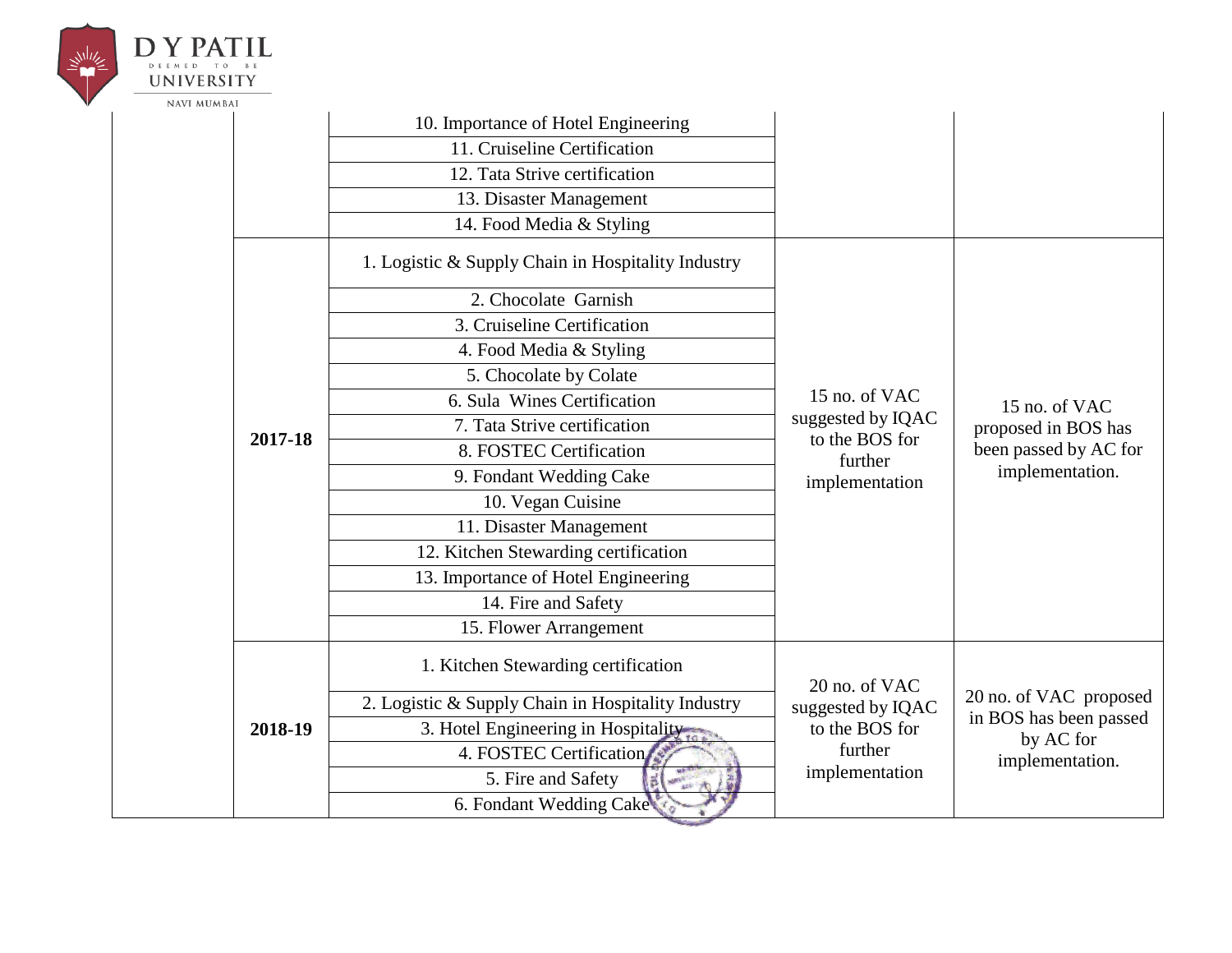| <b>UNIVERSITY</b> |         |                                                                         |                                                                                  |                                                                                 |
|-------------------|---------|-------------------------------------------------------------------------|----------------------------------------------------------------------------------|---------------------------------------------------------------------------------|
| NAVI MUMBAI       |         |                                                                         |                                                                                  |                                                                                 |
|                   |         | 7. Vegan Cuisine                                                        |                                                                                  |                                                                                 |
|                   |         | 8. Cruiseline Certification                                             |                                                                                  |                                                                                 |
|                   |         | 9. Sula Wines Certification                                             |                                                                                  |                                                                                 |
|                   |         | 10. Tata Strive certification                                           |                                                                                  |                                                                                 |
|                   |         | 11. Disaster Management                                                 |                                                                                  |                                                                                 |
|                   |         | 12. Food Media & Styling                                                |                                                                                  |                                                                                 |
|                   |         | 13. Chocolate by Colate                                                 |                                                                                  |                                                                                 |
|                   |         | 14. Colour wheel by Pedilite                                            |                                                                                  |                                                                                 |
|                   |         | 15. Human Values and Professional Ethics                                |                                                                                  |                                                                                 |
|                   |         | 16. Research Methodology                                                |                                                                                  |                                                                                 |
|                   |         | 17. Swiggy Certification                                                |                                                                                  |                                                                                 |
|                   |         | 18. French Learning                                                     |                                                                                  |                                                                                 |
|                   |         | 19. Personality Development - English                                   |                                                                                  |                                                                                 |
|                   |         | 20. International Bread By Sunrise                                      |                                                                                  |                                                                                 |
|                   |         | 1. Bakery Set up for startup Business                                   |                                                                                  |                                                                                 |
|                   |         | 2. Eco Friendly Chemicals Used in Pest Control                          | 8 no. of VAC<br>suggested by IQAC<br>to the BOS for<br>further<br>implementation | 8 no. of VAC proposed<br>in BOS has been passed<br>by AC for<br>implementation. |
|                   |         | 3. Bar Designing                                                        |                                                                                  |                                                                                 |
|                   | 2019-20 | 4. Food truck an emerging business in metropolitan<br><b>Cities</b>     |                                                                                  |                                                                                 |
|                   |         | 5. Usage of Correct Camera, Lenses, and Equipment's                     |                                                                                  |                                                                                 |
|                   |         | 6. Spices and Masalas an integral Part of Indian Cooking                |                                                                                  |                                                                                 |
|                   |         | 7. Digital Marketing                                                    |                                                                                  |                                                                                 |
|                   |         | 8. Team Building - An Integral Part of Organisational<br><b>Success</b> |                                                                                  |                                                                                 |
|                   |         | 1. Introduction to Wines                                                | 8 no. of VAC<br>suggested by IQAC                                                | 8 no. of VAC proposed<br>in BOS has been passed                                 |
|                   | 2020-21 | 2. Lost Bengali Recipies                                                | to the BOS for                                                                   | by AC for                                                                       |
|                   |         | 3. Modern Technique in chocolate making                                 | further                                                                          | implementation.                                                                 |
|                   |         |                                                                         |                                                                                  |                                                                                 |